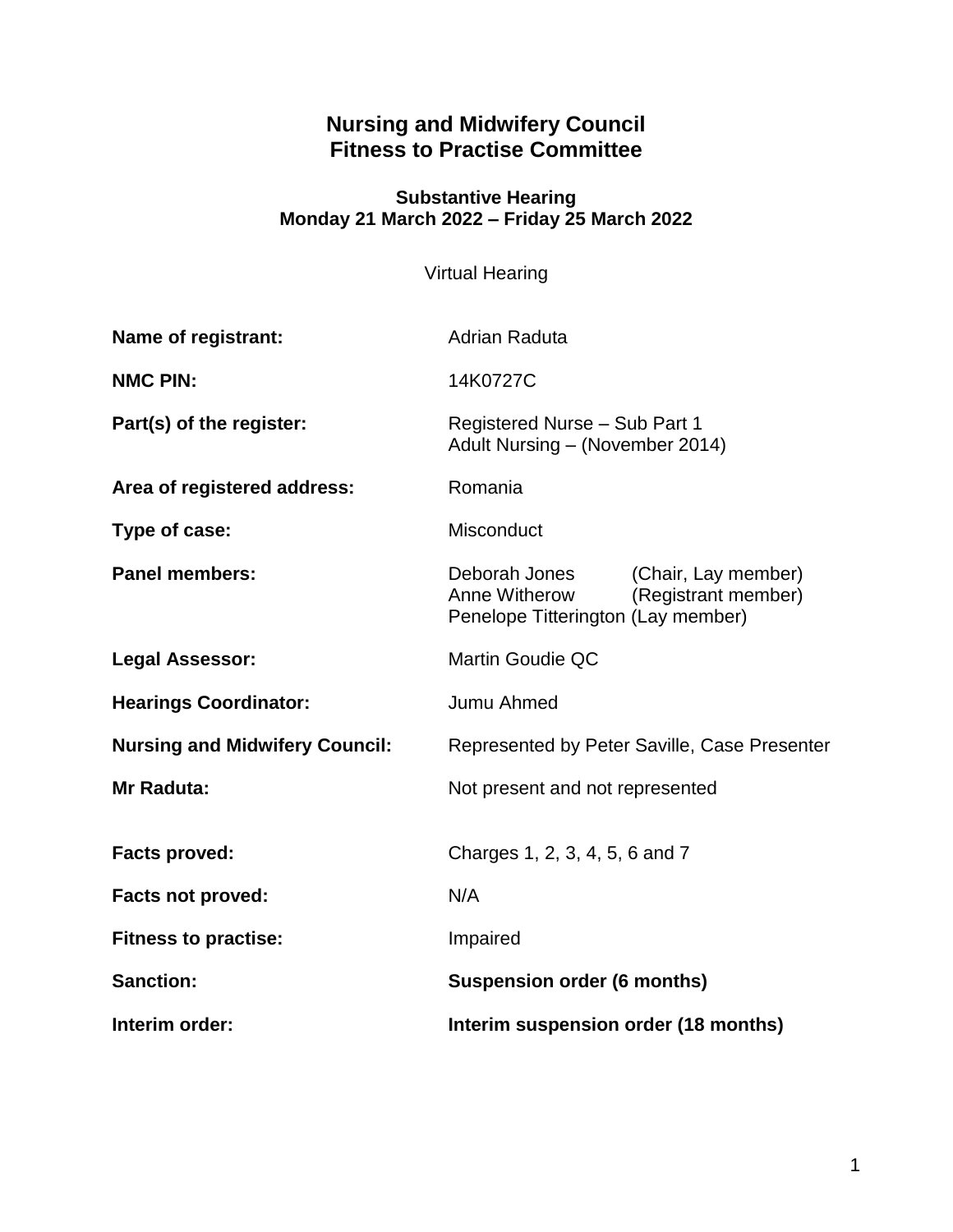### **Decision and reasons on service of Notice of Hearing**

The panel was informed at the start of this hearing that Mr Raduta was not in attendance and that the Notice of Hearing letter had been sent to Mr Raduta's registered email address on 7 February 2022.

Mr Saville, on behalf of the Nursing and Midwifery Council (NMC), submitted that it had complied with the requirements of Rules 11 and 34 of the 'Nursing and Midwifery Council (Fitness to Practise) Rules 2004', as amended (the Rules).

The panel accepted the advice of the legal assessor.

The panel took into account that the Notice of Hearing provided details of the allegation, the time, dates and the GoToMeeting link of the virtual hearing and, amongst other things, information about Mr Raduta's right to attend, be represented and call evidence, as well as the panel's power to proceed in his absence.

In the light of all of the information available, the panel was satisfied that Mr Raduta has been served with the Notice of Hearing in accordance with the requirements of Rules 11 and 34.

#### **Decision and reasons on proceeding in the absence of Mr Raduta**

The panel next considered whether it should proceed in the absence of Mr Raduta. It had regard to Rule 21 and heard the submissions of Mr Saville who invited the panel to continue in the absence of Mr Raduta. He submitted that there were follow up emails on 10 March 2022 by the case officer to Mr Raduta to which there was no response. Mr Saville submitted that Mr Raduta's last contact with the NMC was an email on 4 February 2020 in which he stated: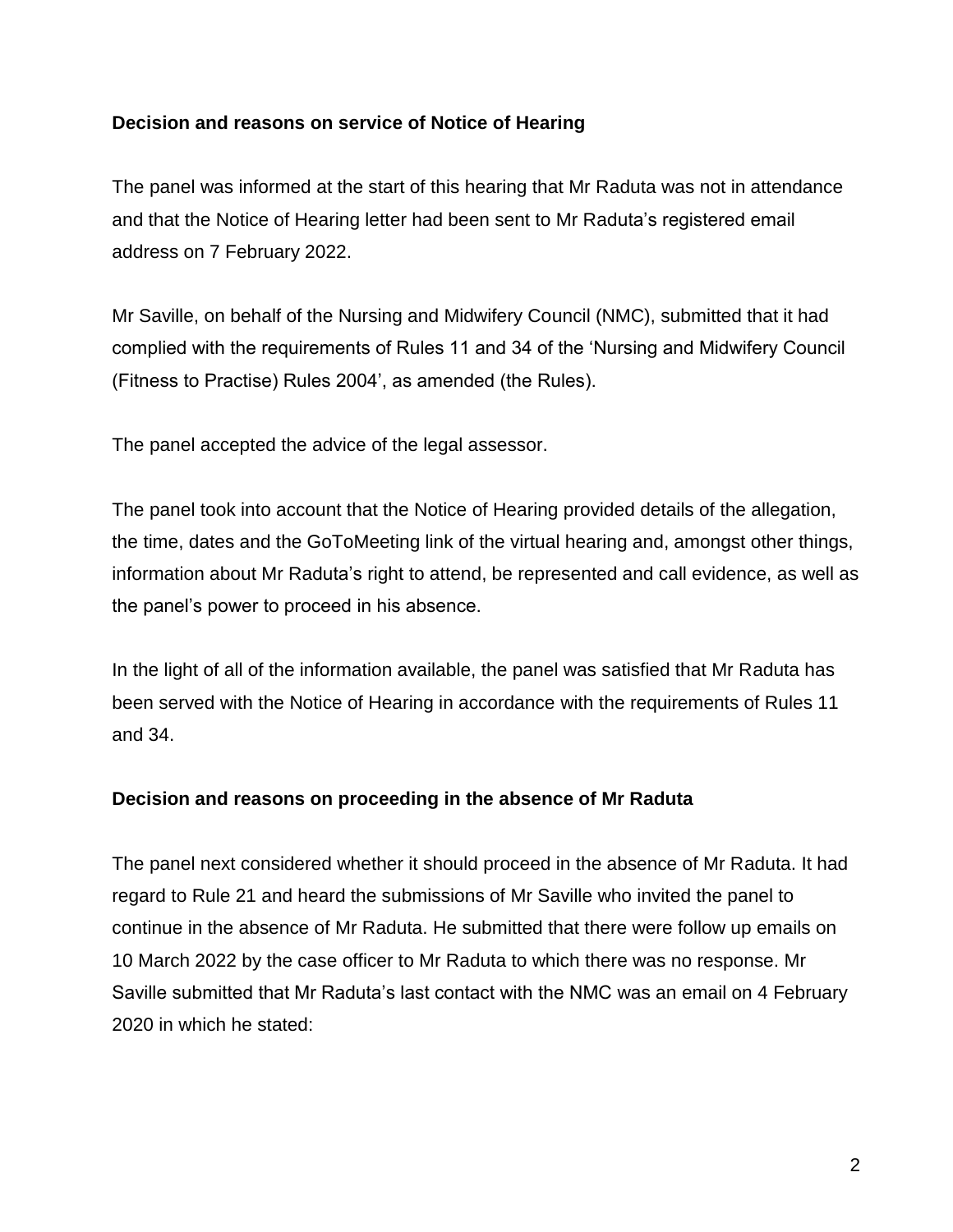*'I'm Adrian Raduta I'm writing this because I'm not living any more in UK I gone to another country which is more friendly with immigrants regarding the accusations against me nothing is true'* […] [sic]

Mr Saville submitted that there had been no engagement at all by Mr Raduta in the last two years with the NMC in relation to these proceedings and, as a consequence, there was no reason to believe that an adjournment would secure his attendance on some future occasion.

The panel accepted the advice of the legal assessor who referred to the cases of *R* v *Jones (Anthony William*) (No.2) [2002] UKHL 5 and *General Medical Council v Adeogba*  [2016] EWCA Civ 162.

The panel noted that its discretionary power to proceed in the absence of a registrant under the provisions of Rule 21 is not absolute and is one that should be exercised *'with the utmost care and caution'* as referred to in the case of *R* v *Jones (Anthony William).*

The panel has decided to proceed in the absence of Mr Raduta. In reaching this decision, the panel has considered the submissions of Mr Saville, and the advice of the legal assessor. It has had particular regard to the factors set out in the decision of *R v Jones*  and *General Medical Council v Adeogba* and had regard to the overall interests of justice and fairness to all parties. It noted that:

- No application for an adjournment has been made by Mr Raduta;
- Mr Raduta has not engaged with the NMC and has not responded to any of the emails sent to him about this hearing;
- There is no reason to suppose that adjourning would secure his attendance at some future date;
- Three witnesses have attended today to give live evidence, and others are due to attend tomorrow;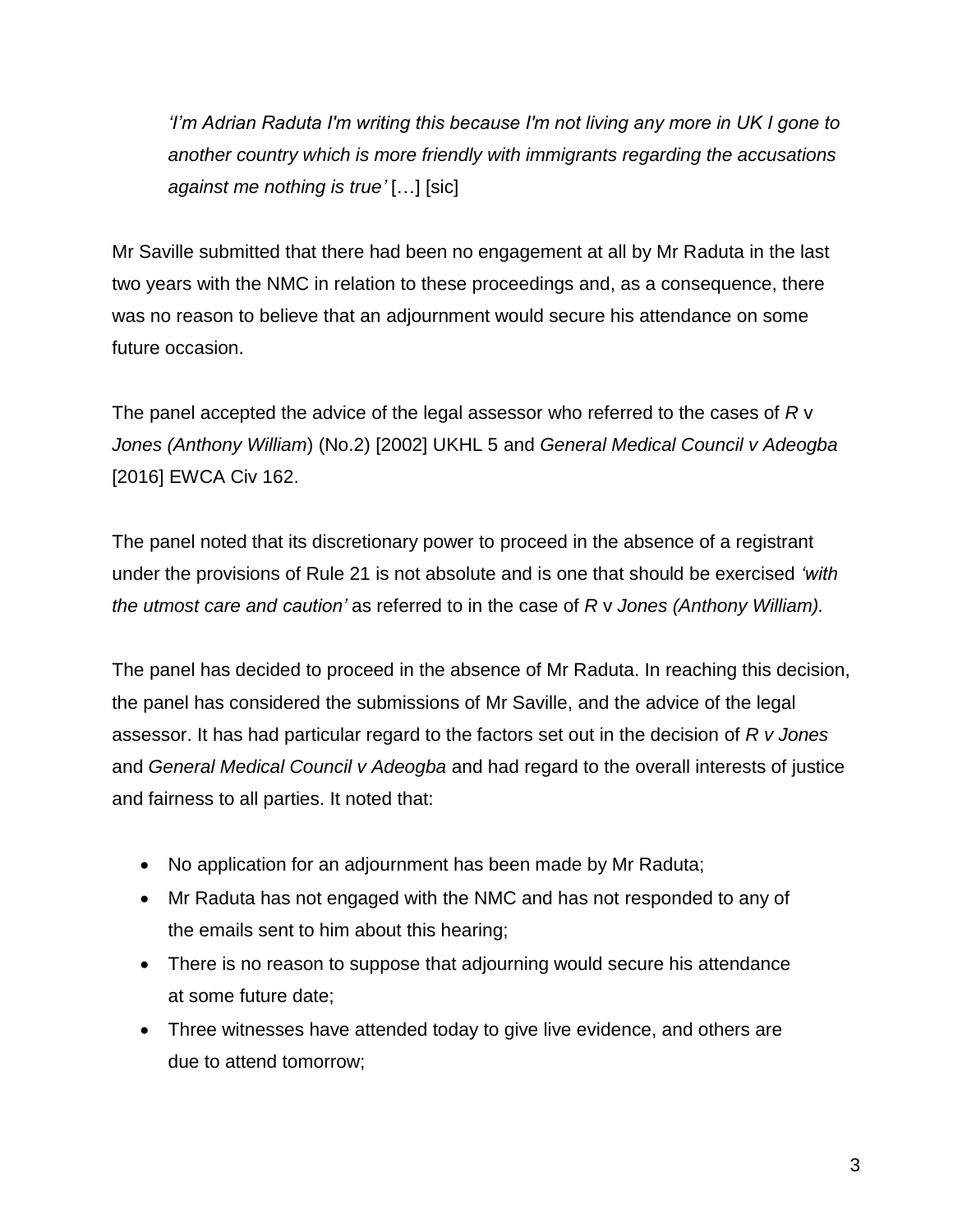- Not proceeding may inconvenience the witnesses, their employer(s) and, for those involved in clinical practice, the clients who need their professional services;
- The charges relate to events that occurred in 2018;
- Further delay may have an adverse effect on the ability of witnesses accurately to recall events; and
- There is a strong public interest in the expeditious disposal of the case.

There is some disadvantage to Mr Raduta in proceeding in his absence. Although the evidence upon which the NMC relies will have been sent to him at his registered email address, he has made no response. He will not be able to challenge the evidence relied upon by the NMC in person and will not be able to give evidence on his own behalf. However, in the panel's judgement, this can be mitigated. The panel can make allowance for the fact that the NMC's evidence will not be tested by cross-examination and, of its own volition, can explore any inconsistencies in the evidence which it identifies. Furthermore, the limited disadvantage is the consequence of Mr Raduta's decisions to absent himself from the hearing, waive his rights to attend, and/or be represented, and to not provide evidence or make submissions on his own behalf.

In these circumstances, the panel has decided that it is fair, appropriate, and proportionate to proceed in the absence of Mr Raduta. The panel will draw no adverse inference from Mr Raduta's absence in its findings of fact.

### **Decision and reasons on application to amend the charge**

The panel heard an application made by Mr Saville, on behalf of the NMC, to amend the wording of charges 2, 3, 6 and 7.

The proposed amendments were to correct typographical errors. It was submitted by Mr Saville that the proposed amendments were provide clarity and more accurately reflect the evidence.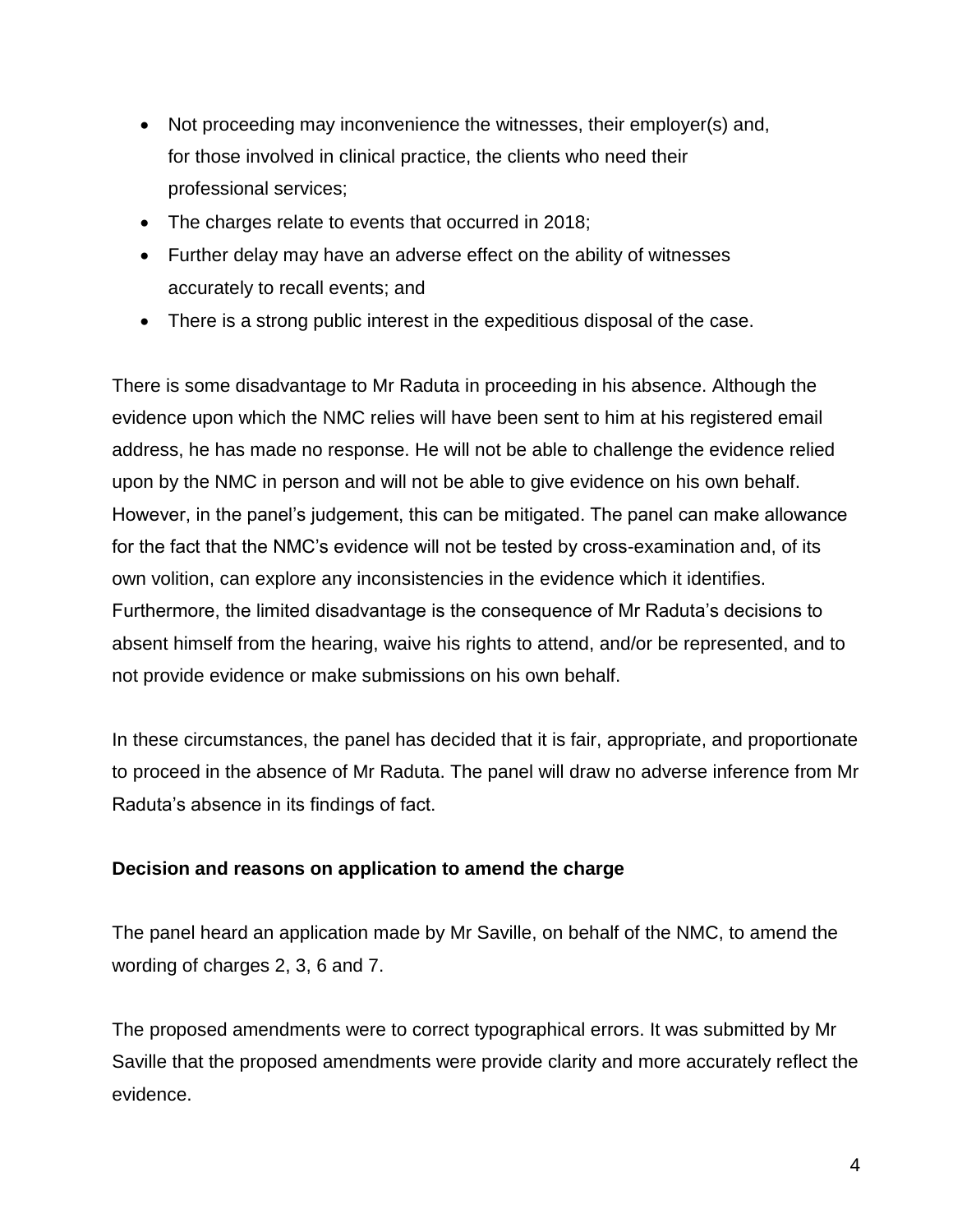#### **Original Charges**

That you, a registered nurse:

- 2) Between 18 and 19 September 2018 refused to assist resident A to sit up or to provide resident A with a drinking cup suited to her disability.
- 3) Between 18 and 19 September 2018 refused to assist resident C to sit up.

…

- 6) Between 18 and 19 September 2018 informed Nurse A that resident B's blood sugar level was 5.4mmols when you had not taken resident B's blood sugar reading.
- 7) Your actions in charge 6 above were dishonest in that you knew you had not taken resident B's blood sugar level and intended to mislead Nurse A into believing that you had and that the most up to date reading was 5.4mmols.

### **Proposed Charge**

- 2) Between 18 and 19 September 2018 refused to assist resident A to sit up or to provide resident A with a drinking cup suited to her disability.
- 3) Between 18 and 19 September 2018 refused to assist resident C to sit up **or to provide resident C with a drinking cup suited to her disability.**

…

6) Between 18 and 19 September 2018 informed Nurse A that resident B's blood sugar level was 5.4 **4.5**mmols when you had not taken resident B's blood sugar reading.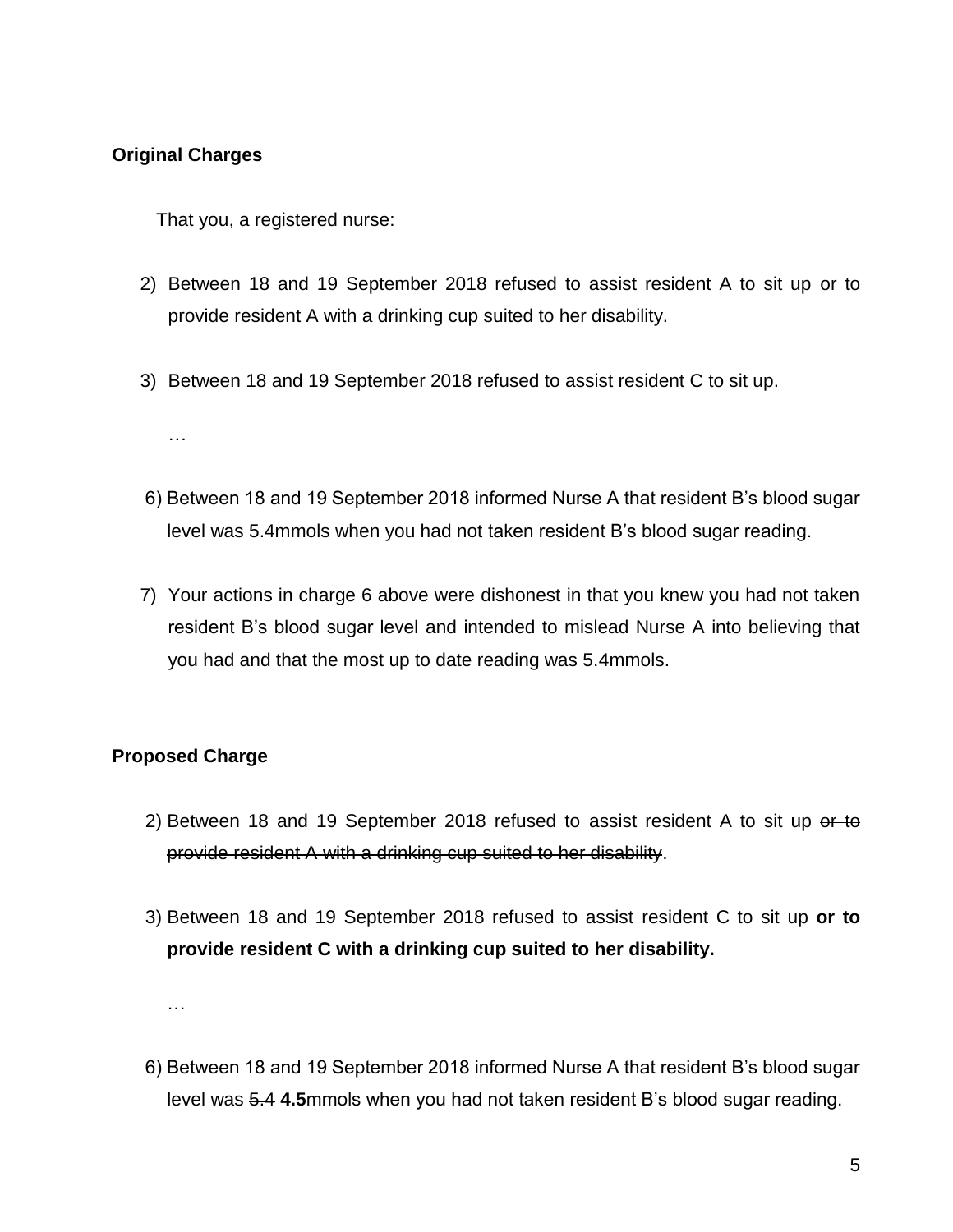7) Your actions in charge 6 above were dishonest in that you knew you had not taken resident B's blood sugar level and intended to mislead Nurse A into believing that you had and that the most up to date reading was 5.4 **4.5**mmols.

The panel accepted the advice of the legal assessor and had regard to Rule 28.

The panel was of the view that such an amendments, as applied for, were in the interests of justice. The panel was satisfied that there would be no prejudice to Mr Raduta and no injustice would be caused to either party by the proposed amendments being allowed. The panel found that the amendments were either more accurate reflections of the written statements sent to Mr Raduta or were minor corrections which did not alter the nature of the charge. It was therefore appropriate to allow the amendments, as applied for, to ensure clarity and accuracy.

#### **Details of charge**

That you, a registered nurse;

- 1. Between 18 and 19 September 2018 at the Summerdyne Nursing Home, slept on duty when you were the only registered nurse on duty. **[PROVED]**
- 2. Between 18 and 19 September 2018 refused to assist resident A to sit up. **[PROVED]**
- 3. Between 18 and 19 September 2018 refused to assist resident C to sit up or to provide resident C with a drinking cup suited to her disability. **[PROVED]**
- 4. Between 18 and 19 September 2018, inappropriately administered medication to resident A in that you used an un-gloved hand and failed to provide resident A with a drink to assist the ingestion of the medication. **[PROVED]**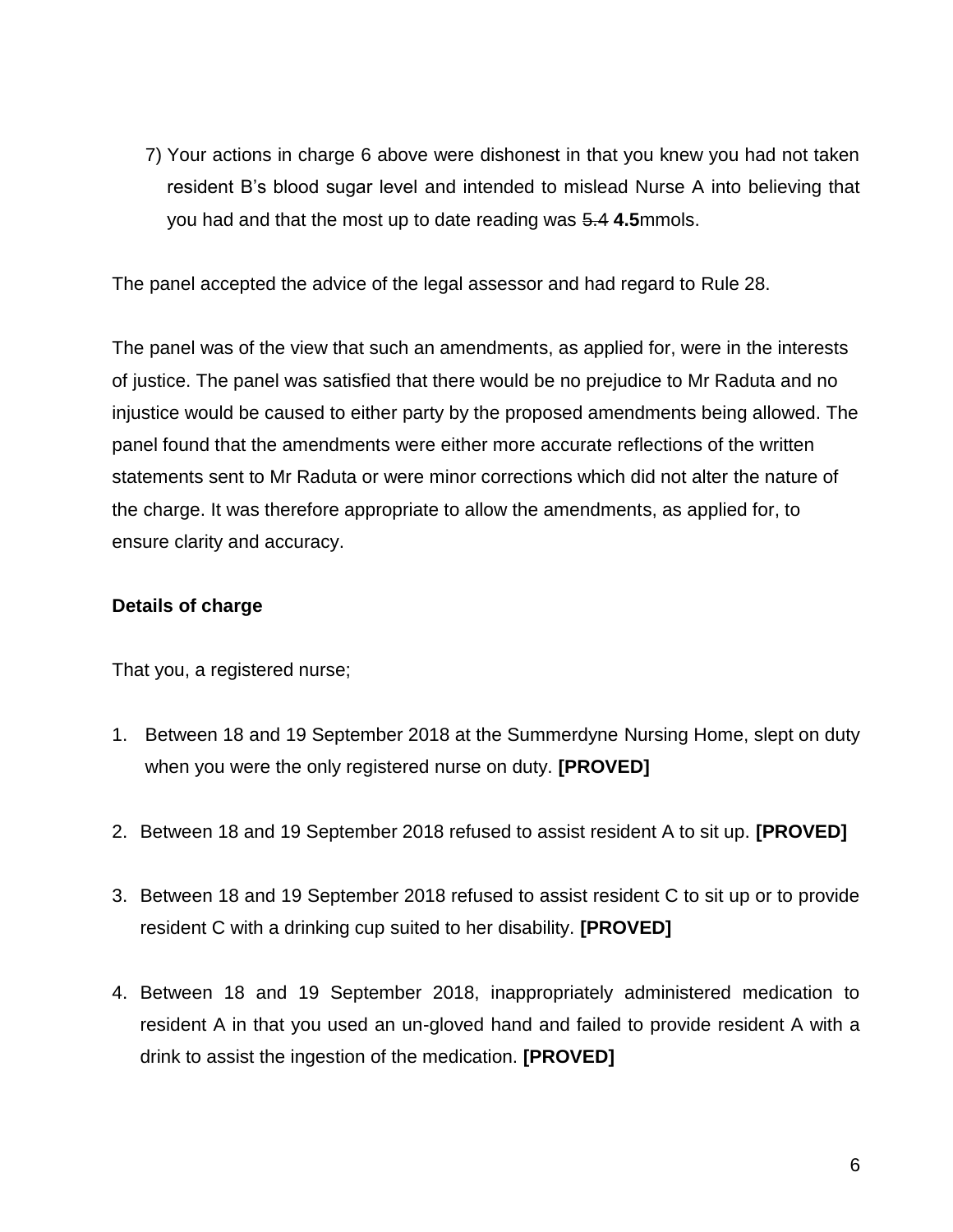- 5. Between 18 and 19 September 2018, inappropriately administered medication to resident C in that you used an un-gloved hand and failed to provide resident C with a drink to assist the ingestion of the medication. **[PROVED]**
- 6. Between 18 and 19 September 2018 informed Nurse A that resident B's blood sugar level was 4.5mmols when you had not taken resident B's blood sugar reading. **[PROVED]**
- 7. Your actions in charge 6 above were dishonest in that you knew you had not taken resident B's blood sugar level and intended to mislead Nurse A into believing that you had and that the most up to date reading was 4.5mmols. **[PROVED]**

AND in light of the above, your fitness to practise is impaired by reason of your misconduct.

## **Background**

The charges arose whilst Mr Raduta was employed as an agency registered nurse at the Summerdyne Nursing Home (the Home). Mr Raduta was the only registered nurse on duty at the Home on the night of the 18 to 19 September 2018, supported by two Healthcare Assistants (Ms 3 and Ms 4). There were 26 residents, some of whom had dementia.

Both healthcare assistants and the registered nurse on duty the next morning (Nurse A) raised concerns about Mr Raduta with the Deputy Manager, Ms 1. During the course of her investigation, Resident A also made complaints about the Mr Raduta's conduct.

These concerns were raised with Gem Healthcare Solutions (the Agency) for whom Mr Raduta worked. The Business Centre Office Manager, Ms 2, conducted an investigation and spoke to the registrant. He subsequently provided her with a written statement.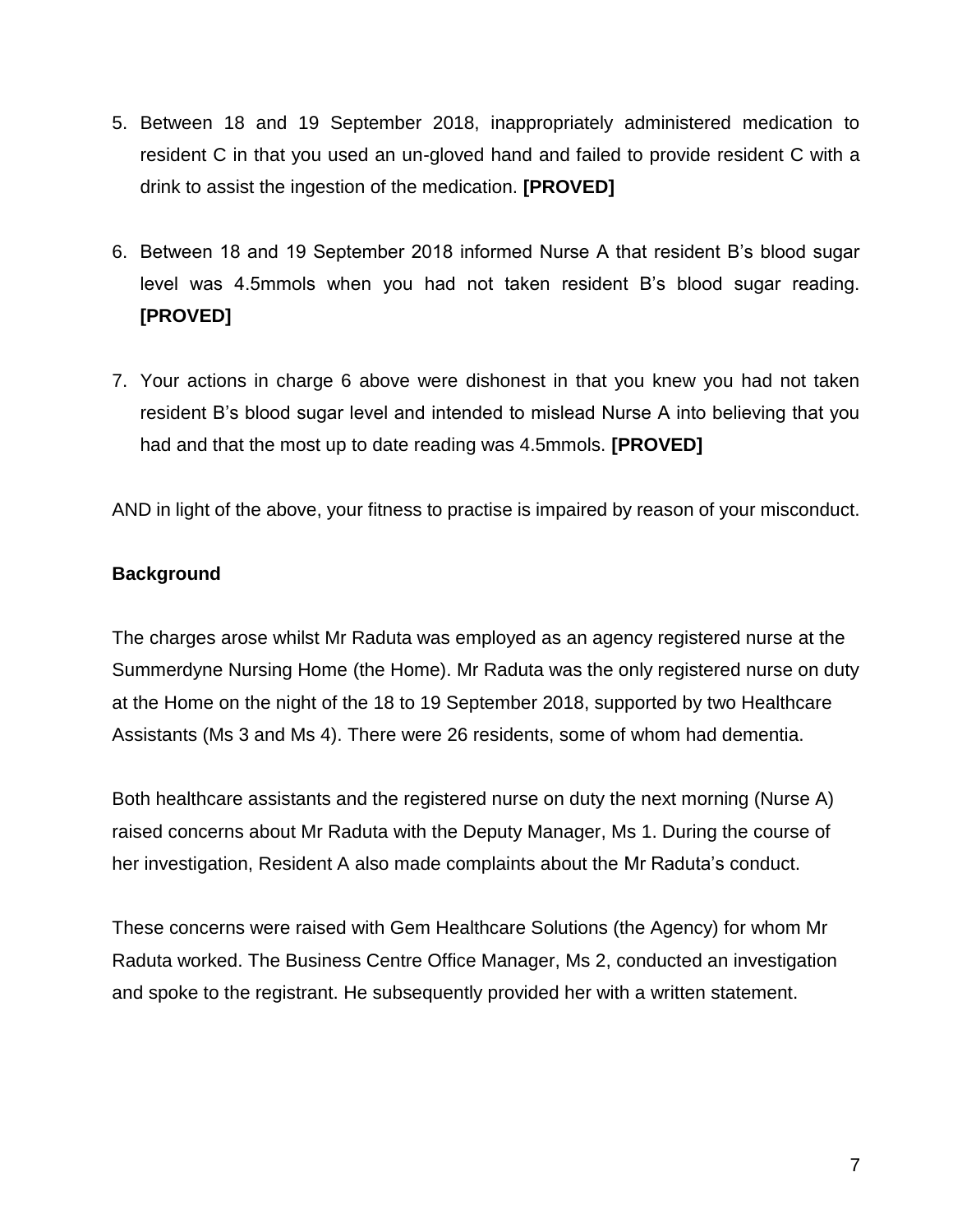### **Decision and reasons on facts**

In reaching its decisions on the disputed facts, the panel took into account all the oral and documentary evidence in this case together with the submissions made by Mr Saville and the limited representations made by Mr Raduta during the internal investigation and in his email to the NMC of 4 February 2020.

The panel has drawn no adverse inference from the non-attendance of Mr Raduta.

The panel was aware that the burden of proof rests on the NMC, and that the standard of proof is the civil standard, namely the balance of probabilities. This means that a fact will be proved if a panel is satisfied that it is more likely than not that the incident occurred as alleged.

The panel heard live evidence from the following witnesses called on behalf of the NMC:

| $\bullet$ | Ms 1:    | Deputy Home Manager at the Home;                         |
|-----------|----------|----------------------------------------------------------|
| $\bullet$ | Ms 2:    | <b>Business Centre Office Manager for</b><br>the Agency; |
| $\bullet$ | Ms 3:    | Care Assistant at the Home:                              |
| $\bullet$ | Nurse A: | Registered Nurse at the Home;                            |
| $\bullet$ | Nurse B: | Registered Nurse at the Home.                            |

Before making any findings on the facts, the panel heard and accepted the advice of the legal assessor. It considered the witness and documentary evidence provided by the NMC.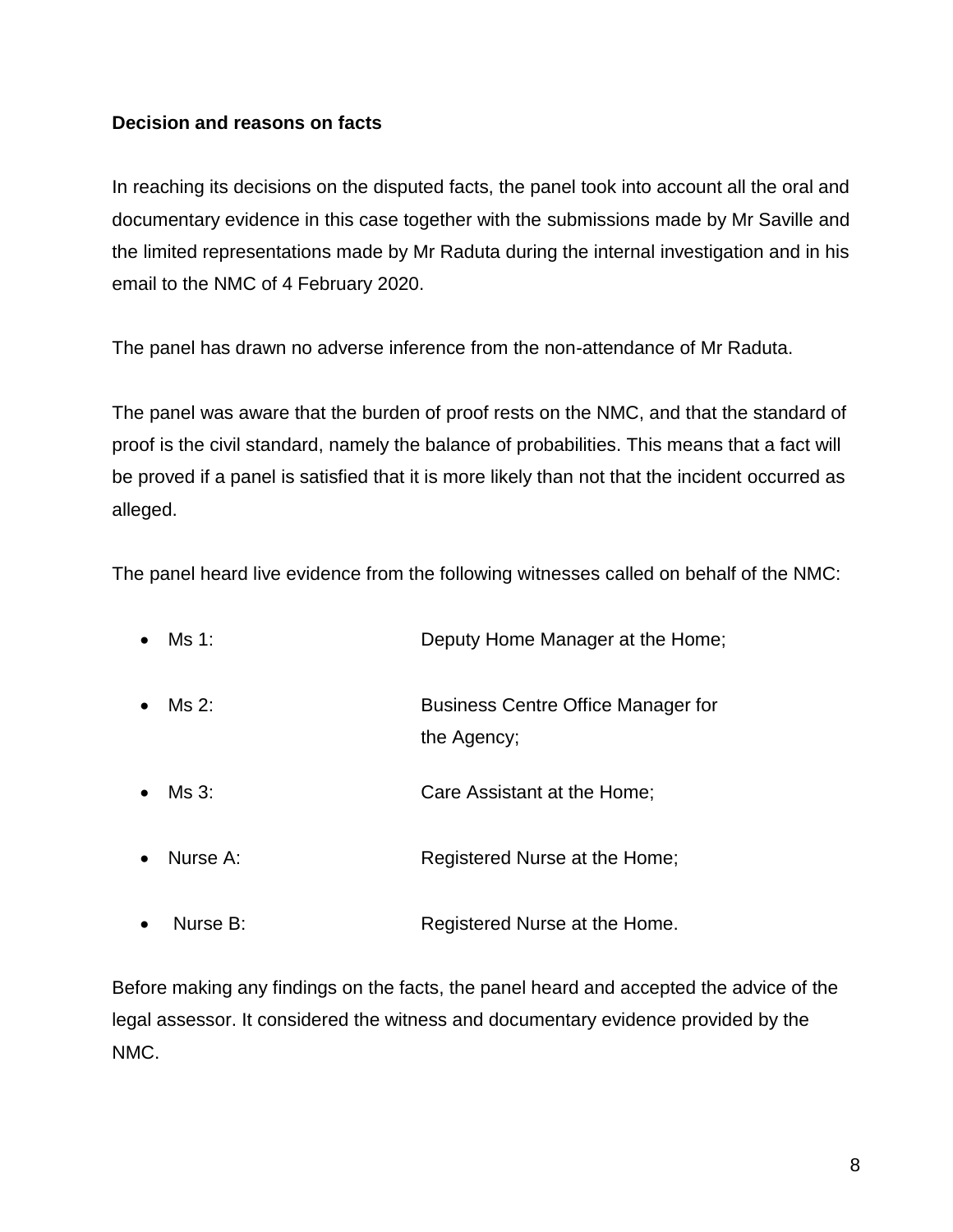As Mr Raduta was an agency nurse who had worked a single shift in the Home, the panel accepted that staff members in the Home had not met Mr Raduta prior to or since 18 and 19 September 2018 and so did not have any previous professional working history. Therefore, the panel found that the staff members did not have any reason to be difficult or biased towards Mr Raduta, nor are there any historical or ongoing issues.

The panel had sight of hearsay evidence from Ms 4 and Resident A in Ms 3's evidence. The panel accepted that this hearsay evidence cannot be tested in the hearing, but nevertheless determined that this evidence can be given some weight as it was broadly in line with and corroborated by the live evidence provided by the witnesses called by the NMC. Further, the panel determined that the hearsay evidence was contemporaneous as Ms 4 and Resident A's statements were collected by Ms 3 the next morning.

The panel then considered each of the disputed charges and made the following findings.

## **Charge 1)**

That you, a registered nurse;

1) Between 18 and 19 September 2018 at the Summerdyne Nursing Home, slept on duty when you were the only registered nurse on duty.

### **This charge is found proved.**

In consideration of this charge, the panel had regard to Ms 3's oral evidence and written statement.

The panel took into account of Ms 3's written statement:

*'The Registrant completed checks on the residents at 02:00 and then went to the lounge. I went into the lounge around 02:00, after the 02:00 checks had been*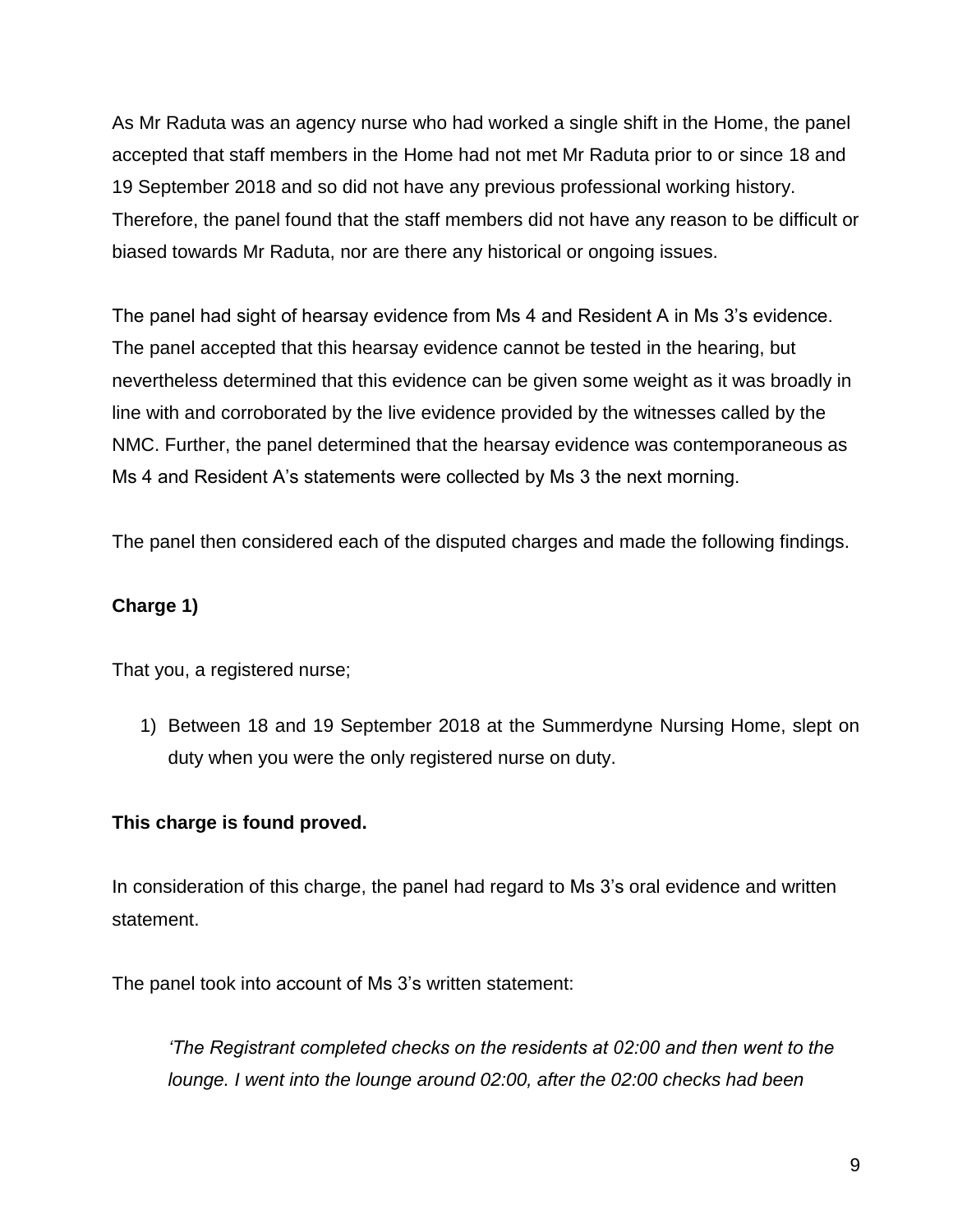*completed by the Registrant and I saw him asleep in the lounge. I thought that he was asleep because his eyes were shut and he had the hood on jacket pulled up.*

[…]

*Following this, I left the lounge to go and do the laundry and I had to carry out a breathing check of all of the residents at 04:00. I also answered all of the call bells between 02:00 and 05:00 and did not see the Registrant until I went back into the lounge at around 05:00 and the Registrant was still in the same position, with his eyes shut and his hood up. This indicated to me that he had been sleeping the whole time. I did not attempt to wake the Registrant at any point during the shift.'* 

The panel also took into account Ms 3's evidence where she told the panel that Mr Raduta had been sitting in the lounge for a significant period of time, with his hood up and had his eyes closed. Ms 3 said that Mr Raduta's stance, with his eyes shut and sitting still, led her to believe that he was sleeping. Further, she told the panel that she had answered all the call bells between 2 – 5am and was unaware of Mr Raduta moving during this period or changing his position.

The panel accepted Ms 3's oral evidence and was of the view that this was consistent with her written statement. The panel noted that all staff are entitled to a one hour break in the Home, however the panel determined that for periods in excess of one hour, between 2 – 5am Mr Raduta was in the lounge room with his hood on, with his eyes closed and in a still position. The panel also accepted that after 5am, Mr Raduta had been sitting on a chair in the hallway near the fish tank and was again assessed as being asleep.

The panel therefore found that it is more likely than not Mr Raduta was asleep on duty.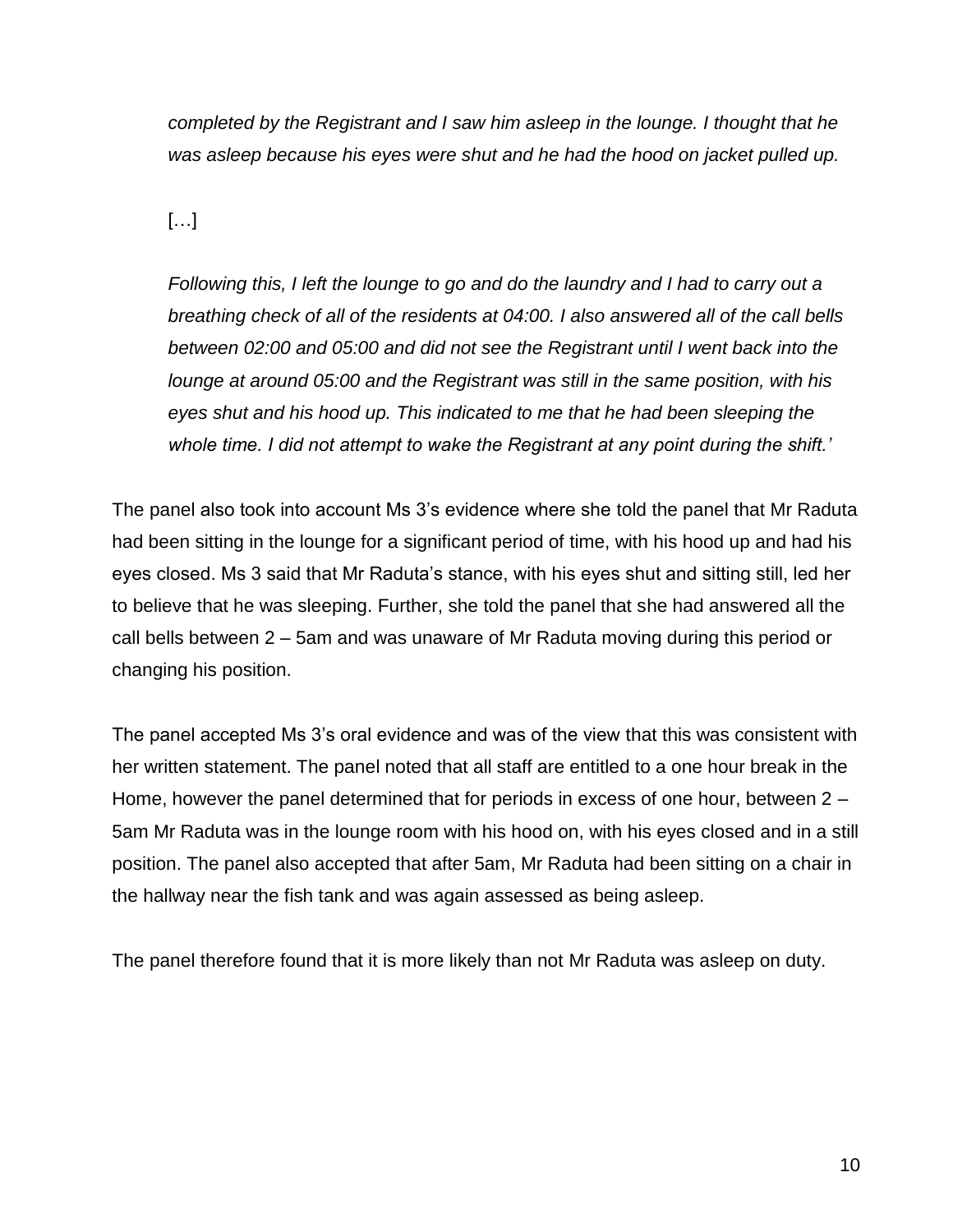### **Charge 2)**

That you, a registered nurse;

1) Between 18 and 19 September 2018 refused to assist resident A to sit up.

#### **This charge is found proved.**

In reaching this decision, the panel took into account the oral and written evidence provided by Ms 1, Ms 3 and Nurse A. It also took into account Resident A's statement to Ms 1.

The panel had regard to Ms 3's written statement:

*'Resident A asked the Registrant to sit her up in order for her to take the medication*  and he grunted and pointed at the bed control and told her to do it herself. Resident *A had limited mobility. The bed control was hooked on the cot sides on the left hand side of the bed by the top of her head. The controller was out of her reach and out of her eyesight. When the Registrant pointed at the controller and told her to do itself, Resident A looked upset but I cannot recall whether she cried whilst he was in the room. If the Registrant had taken the controller and put it into her hands then maybe she would have been able to sit herself up. The Registrant did not sit her up. I cannot recall whether* Ms 4 *or I sat her up as a result of this.* 

*Within an hour of this incident I went back into Resident A's room to check how she was. Resident A told me that she was upset because the Registrant had told her to sit herself up in the bed […]'*

The panel had regard to Ms 1's written statement: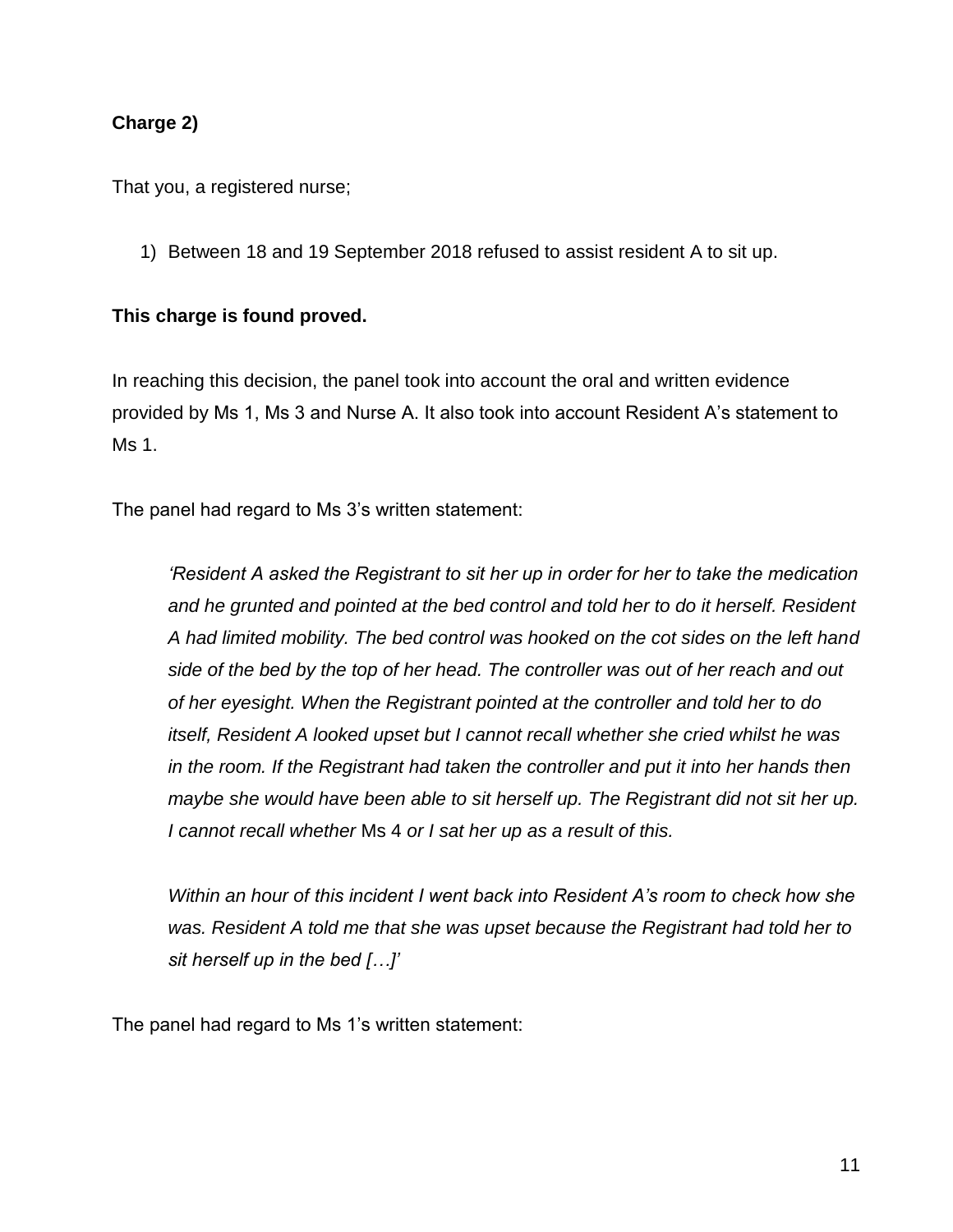'Ms 4, Ms 1 *and Resident A also informed me that Resident A asked the Registrant to sit her up during the night and he pointed at the controller and said words to the effect of 'I am not pulling you up' … I would have expected the Registrant to have been kind to her and to have sat her up using the bed control or if she wanted to be moved up the bed, he should have asked* Ms 5 *and* Ms 2 *to help him do this …'*

*It is important to sit residents up in the bed when they are taking medication as it reduces their risk of choking on the medication.'*

Further, the panel had regard to Resident A's statement:

*' […] I said would you be kind enough to sit me up and I pointed to the bed control as I wanted him to pass it to me*

*He replied I'm not pulling you up and went to go out of the door, for a moment he made to come back in the room but he went. He didn't give me any help'*

The panel also had regard to Nurse A's oral evidence where she told the panel that she had found Resident A upset the next morning and had to spend 20-30 minutes with her.

The panel was of the view that all the evidence was consistent in supporting the allegation that Mr Raduta had refused to assist Resident A to sit up. The panel considered Resident A's report to Ms 3, though hearsay, as credible evidence as it is corroborated by all the oral and documentary evidence.

The panel found that it is more likely than not that Mr Raduta had refused to assist Resident A to sit up.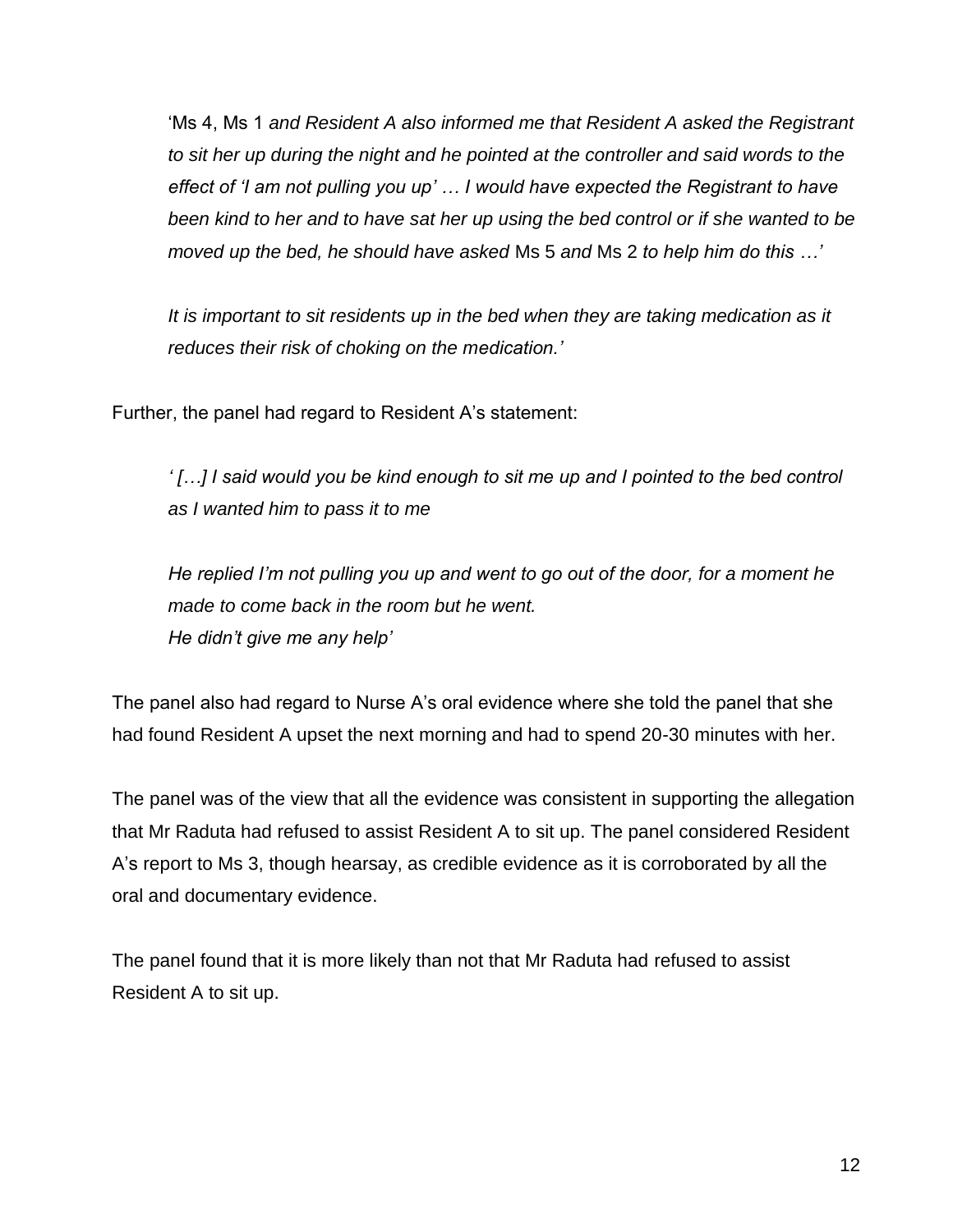#### **Charge 3)**

That you, a registered nurse;

2) Between 18 and 19 September 2018 refused to assist resident C to sit up or to provide resident C with a drinking cup suited to her disability.

#### **This charge is found proved.**

In reaching this decision, the panel took into account Ms 3's oral evidence and written statements.

The panel took into account Ms 3's written statement, which states:

*'Once the Registrant had put the medication into Resident C's mouth, he did not offer her a drink to take the tablets. Resident C asked him for a drink to take the tablets I cannot the Registrant's exact response to Resident C but I can recall thinking that he was short tempered and had no empathy. Resident C's facial expressions (a wincing expression) indicated that she was upset by the Registrant's behaviour. I believe that Resident C was provided with a drink after this however, I cannot recall whether it was the Registrant that gave it to her. Resident C was able to take her medication eventually. I cannot recall whether Resident C had her specific cup for this. I can recall that she was unable to take the tablets without water. I cannot recall how long it took for Resident C to be provided with a drink […]*

*… Resident C's hands are disabled and she struggles to grip anything so she has a specific cup that she uses when she has a drink. The Registrant tried to give Resident C a beaker and she attempted to use the beaker but she could not grip it as her fingers are bent. Resident C asked the Registrant to give him her specific cup and he sighed and said that he was not going back downstairs to get her specific cup.'*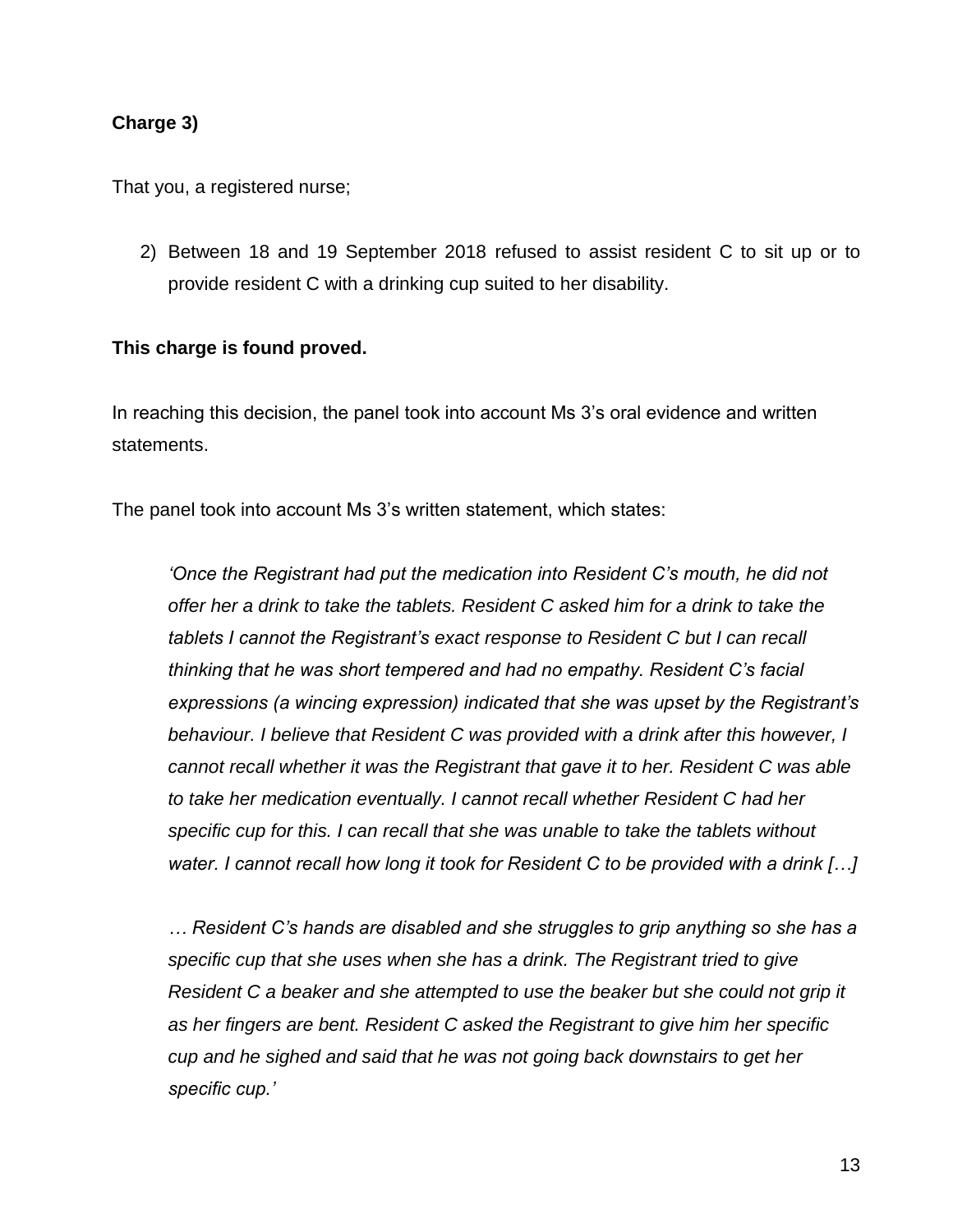The panel was of the view that Ms 3's oral evidence was consistent with her written statement.

The panel found that it is more likely than not that Mr Raduta had not provided Resident C with a drinking cup suited to her disability.

The panel was of the view that there was no evidence on whether Mr Raduta had refused to assist Resident C to sit up and as such did not find that part of the charge proved.

### **Charge 4)**

That you, a registered nurse;

3) Between 18 and 19 September 2018, inappropriately administered medication to resident A in that you used an un-gloved hand and failed to provide resident A with a drink to assist the ingestion of the medication.

### **This charge is found proved.**

In reaching this decision, the panel took into account Ms 3's oral evidence and written statement.

In considering whether Mr Raduta had inappropriately administered medication to Resident A, the panel took into account Ms 3's written statement, which states:

*'I also witnessed the registrant administer medication to Resident A. I went with the Registrant when he administered medication to Resident A because Resident A does not like strangers and as the Registrant was an agency nurse, I knew that she would not be comfortable with him being in her room […]*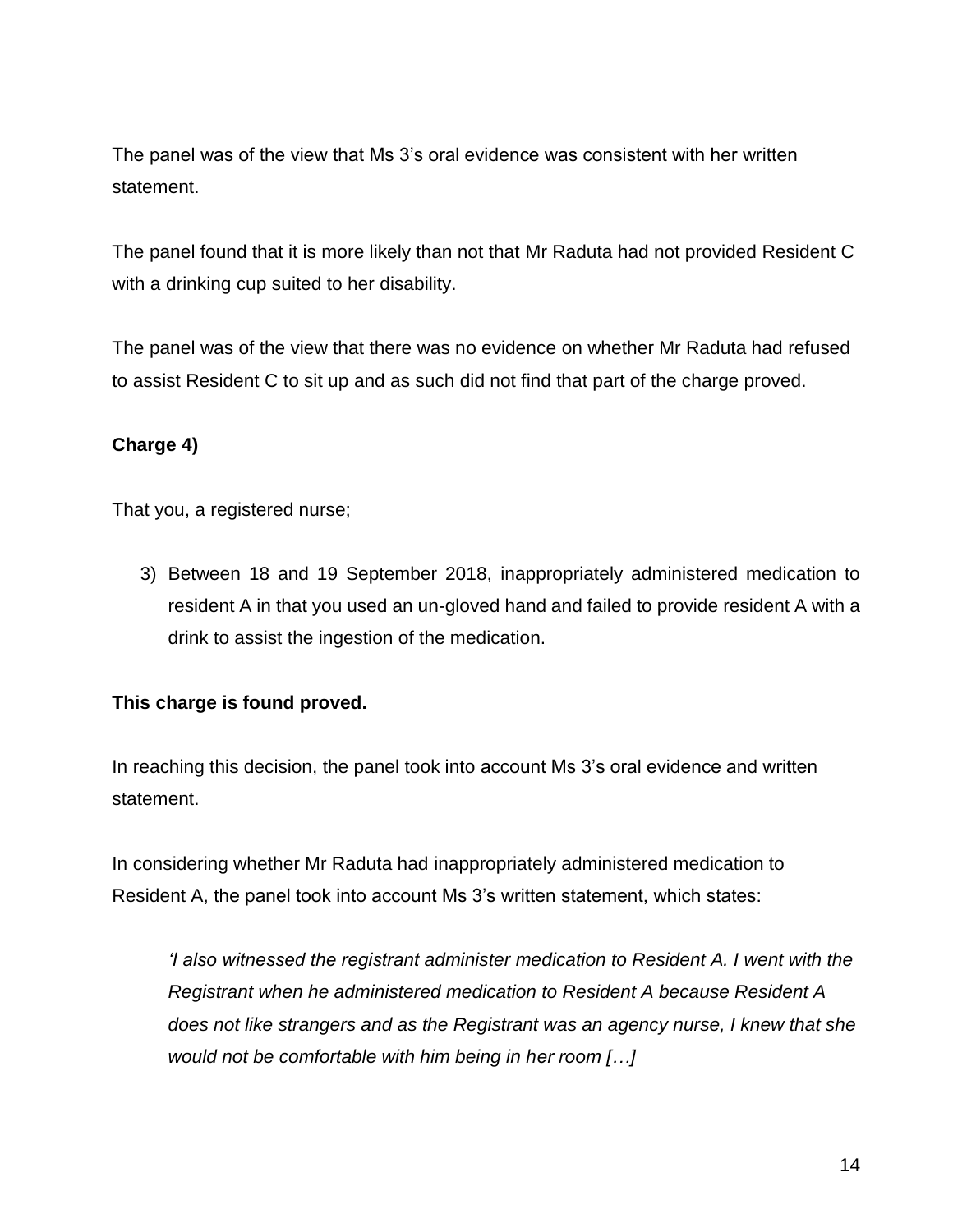*When we arrived in the room the Registrant opened his hand and he has Resident A's medication loose in his hand and he used his other hand to pick the tablet up out of his other hand and put into Resident A's mouth. The Registrant was not wearing any gloves.* 

The panel also had regard to Resident A's statement:

*'He came to me and had 2 tablets in his hand which he held over my head as if to drop them into my mouth.'*

The panel also had regard to Ms 1's written statement, which states:

*'Resident A also told me that the Registrant 'had 2 tablets in his hand which he held over my head as if to drop them into my mouth […]'* 

The panel was of the view that the hearsay evidence given by Resident A was contemporaneous as it was provided to Ms 1 the next morning and that it was consistent with the evidence provided by Ms 3. Therefore, the panel found that Resident A's evidence corroborated the clear direct evidence given by Ms 3.

In considering whether Mr Raduta had failed to provide Resident A with a drink to assist the ingestion of the medication, the panel had regard to Ms 3's written statement:

*'The Registrant did not offer Resident A a drink when he put the medication into her mouth. Resident A asked for a drink however, I cannot recall whether the Registrant subsequently gave her one […]'*

The panel also took into account Resident A's statement:

*'I said would you be kind enough to give me a drink.'*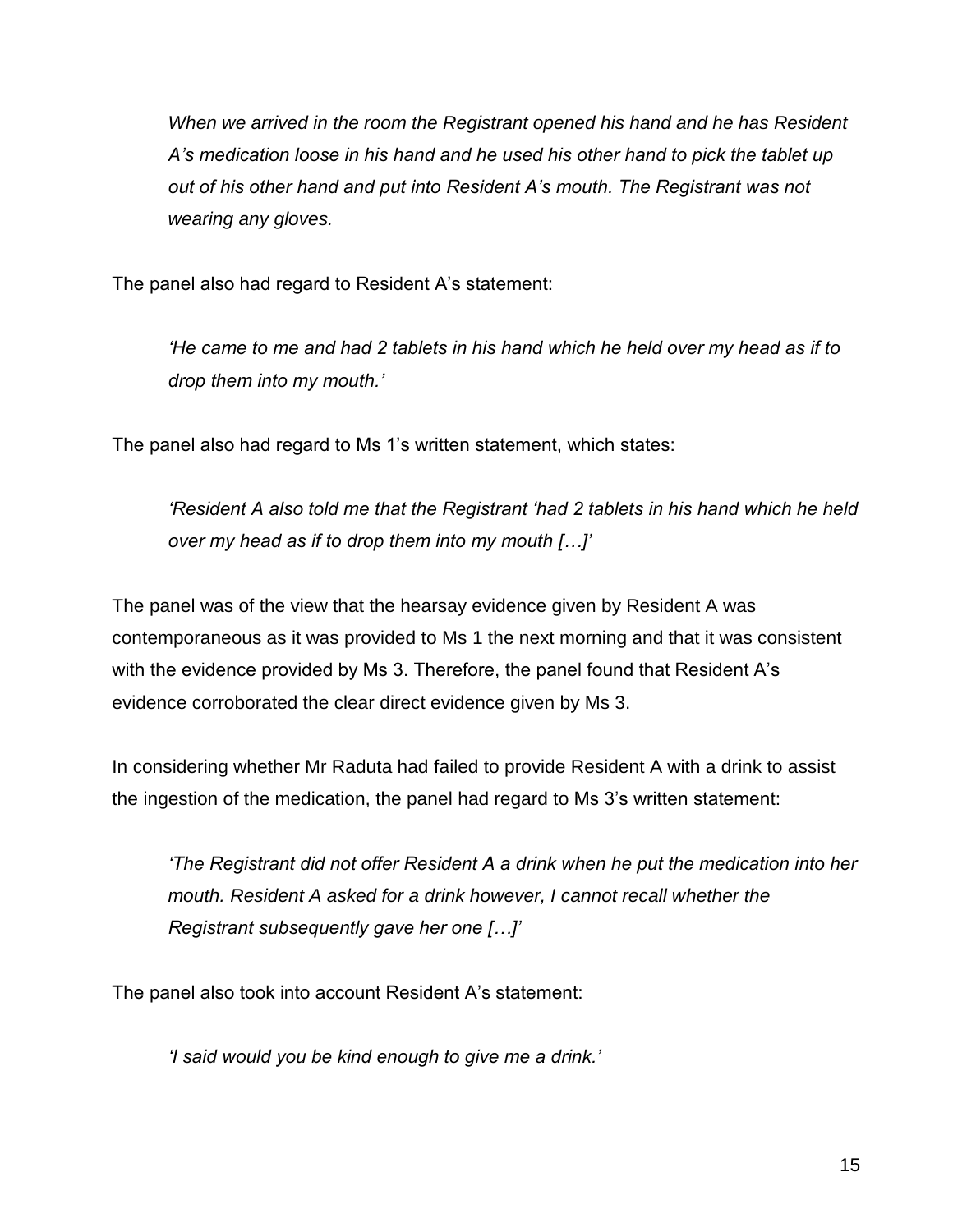The panel took into account Ms 3's oral evidence. She told the panel that Mr Raduta had not provided Resident A with a drink at the time of administering her medication.

The panel found that Resident A's evidence showed that she had had to ask for a drink to take the medication having not been provided with one. The panel was of the view that it is a basic duty of care and a normal nursing practice for nurses to provide patients with a drink at the time of administering medication.

The panel found that it is more likely than not that Mr Raduta had inappropriately administered medication to Resident A in that he used an un-gloved hand and failed to provide Resident A with a drink to assist the ingestion of the medication.

## **Charge 5)**

That you, a registered nurse;

4) Between 18 and 19 September 2018, inappropriately administered medication to resident C in that you used an un-gloved hand and failed to provide resident C with a drink to assist the ingestion of the medication.

## **This charge is found proved.**

In reaching this decision, the panel took into account Ms 3's oral evidence and written statement.

The panel took into account Ms 3's written statement, which states:

*' … Some of Resident C's tablets were large tablets and she needed a drink to swallow them as they are a choking hazard […]*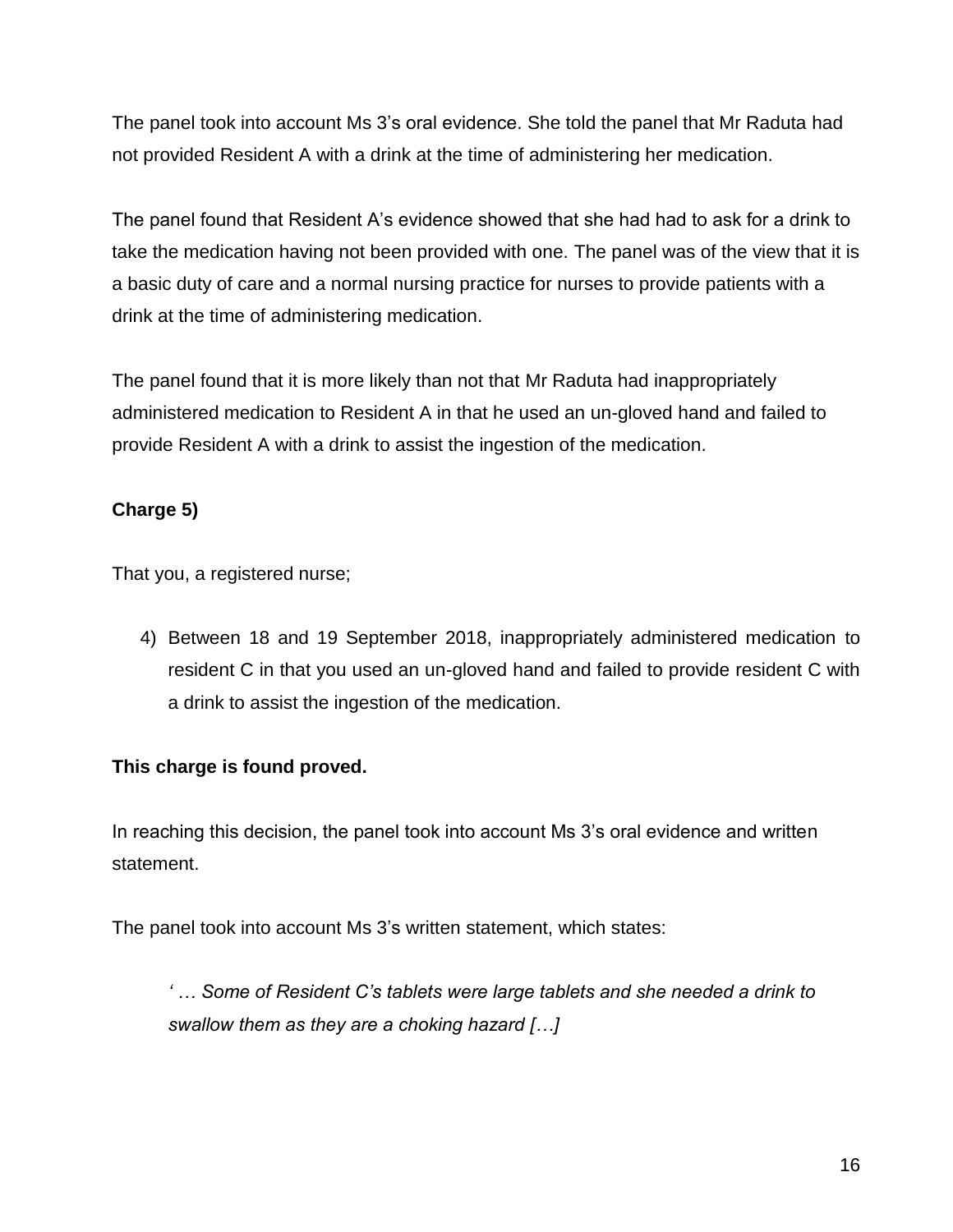*The Registrant should not have touched the medication. Instead, tablets should be popped out of the blister pack and straight into the medication pot. When giving medication to the residents, the Registrant should have given the pot to the resident or if the resident is to able to the medication from the pot themselves then I would have expected him to have used a spoon to remove the medication from the pot and put it straight into the resident's mouth.* 

*Once the Registrant had put the medication into Resident C's mouth, he did not offer her drink to take the tablets. Resident C asked him for a drink to take the tablets.'*

The panel was of the view that Ms 3 had provided clear evidence as to what she saw. Further, her oral evidence was consistent with her written statement.

As with charge 5, the panel was also of the view that Mr Raduta had a duty of care towards Resident C in caring for her healthcare and physical requirements. It was also of the view that it is also normal nursing practice to a provide any patient with a drink at the time of administering medication. The panel was satisfied that Resident C was not provided with a drink at the time of her medication, as she had to ask for a drink.

The panel found it is more likely than not that Mr Raduta had inappropriately administered medication to Resident C in that he used an un-gloved hand and failed to provide Resident C with a drink to assist the ingestion of the medication.

## **Charge 6)**

That you, a registered nurse;

5) Between 18 and 19 September 2018 informed Nurse A that resident B's blood sugar level was 4.5mmols when you had not taken resident B's blood sugar reading.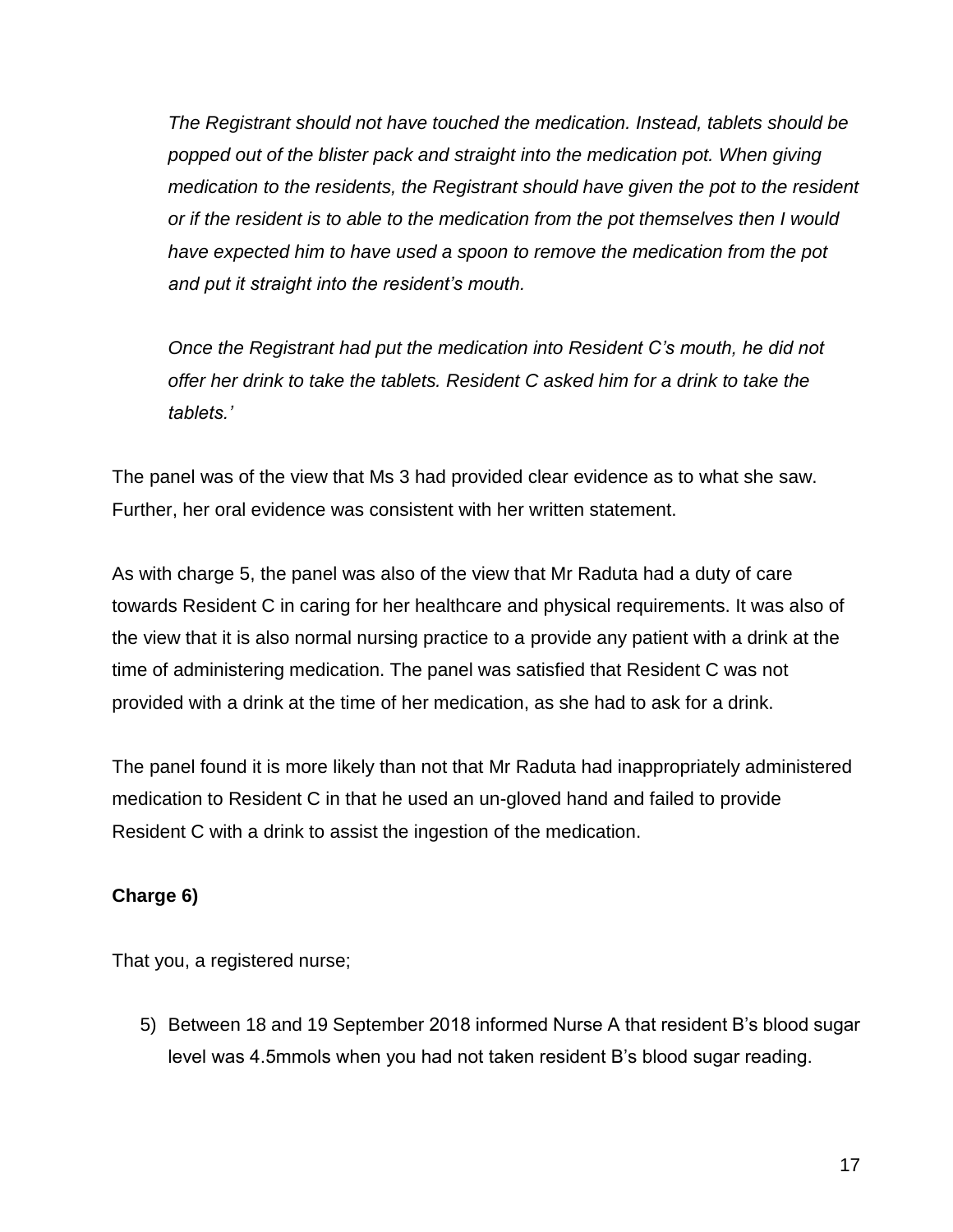#### **This charge is found proved.**

In reaching this decision, the panel took into account Nurse A's oral evidence and written statement and Ms 2's and the Agency's internal investigation.

The panel had regard to Nurse A's oral evidence where she told the panel that Mr Raduta had told her that Resident B's blood sugar reading was 4.5mmols. She further told the panel that this was very low for Resident B, and therefore she went to check the reading on the glucometer. She told the panel that the glucometer shows a history of the past seven days' readings, and that she could see no evidence of any reading of a 4.5mmols nor any evidence of a reading being taken on the night of 18 to 19 September 2018. Further, she also checked Resident B's blood glucose monitoring chart but there was no record of the pre-supper blood glucose level on 18 September 2018. The panel has had sight of this chart as part of the exhibits.

The panel had regard to Nurse A's written statement:

*'During the handover, I asked the Registrant what Resident B's blood sugar reading was and he told me it was* 4.5*mmols. I told him that that was a low reading for Resident B but he did not respond. I know that it was a low reading because Resident B reading is usually 12 or 13mmols during the night …*

*I also looked at the handover boo and could see that Resident B's blood sugar reading was not recorded. I looked at Resident B's blood glucose form and the Registrant had not recorded the blood glucose reading there either.* 

*I decided to check the glucometer, which shows a history of all the blood glucose readings taken for the previous 7 days, and I could not see any blood glucose reading taken for Resident B during the Registrant's shift. This indicated to me that Registrant had not checked Resident B's blood glucose level […]'*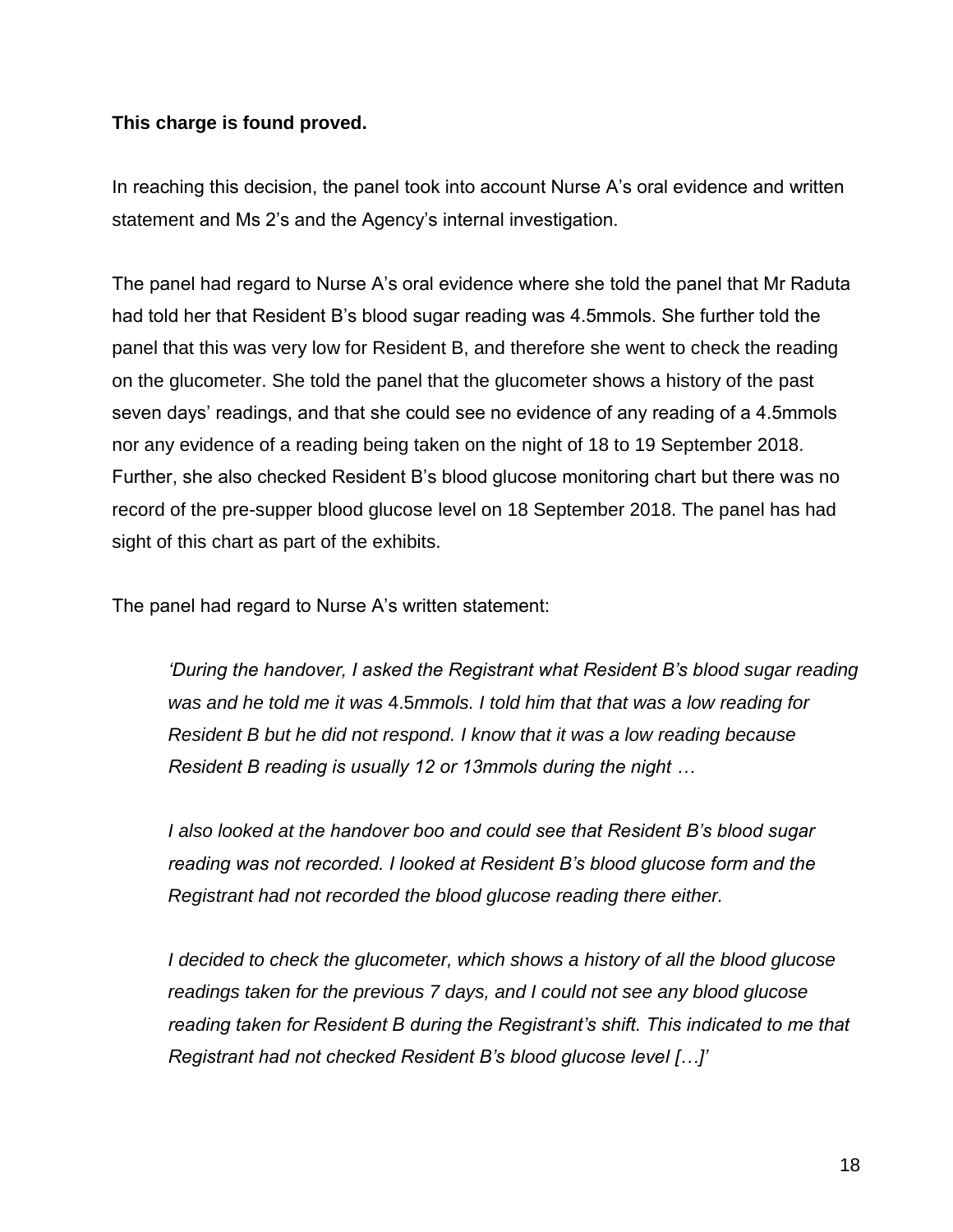The panel took account of Ms 2's oral evidence in which she told the panel that Mr Raduta had admitted guessing the blood sugar reading. The panel also had regard to the Agency's internal investigation. In Ms 2's interview notes, she wrote that Mr Raduta *"admitted forgot to write down blood sugar as busy, took the blood sugar but forgot when it was took … took the number but forgot what the number was."*

The panel was of the view that Nurse A was consistent in her oral evidence with her written statement. It accepted that Mr Raduta had given her a reading of 4.5mmols in the handover. The panel found that Nurse A had taken action as a result of Mr Raduta's statement, as this was an abnormal blood sugar level for Resident B. She had tried to understand what had happened overnight by checking the blood glucose monitoring chart and the glucometer to confirm whether the reading was correct.

When all the evidence is considered, the panel found that it is more likely than not that Mr Raduta did inform Nurse A that Resident B's blood sugar level was 4.5mmols when he had not taken Resident B's blood sugar reading.

## **Charge 7)**

That you, a registered nurse;

1) Your actions in charge 6 above were dishonest in that you knew you had not taken resident B's blood sugar level and intended to mislead Nurse A into believing that you had and that the most up to date reading was 4.5mmols.

### **This charge is found proved.**

In reaching this decision, the panel took into account Nurse A's evidence.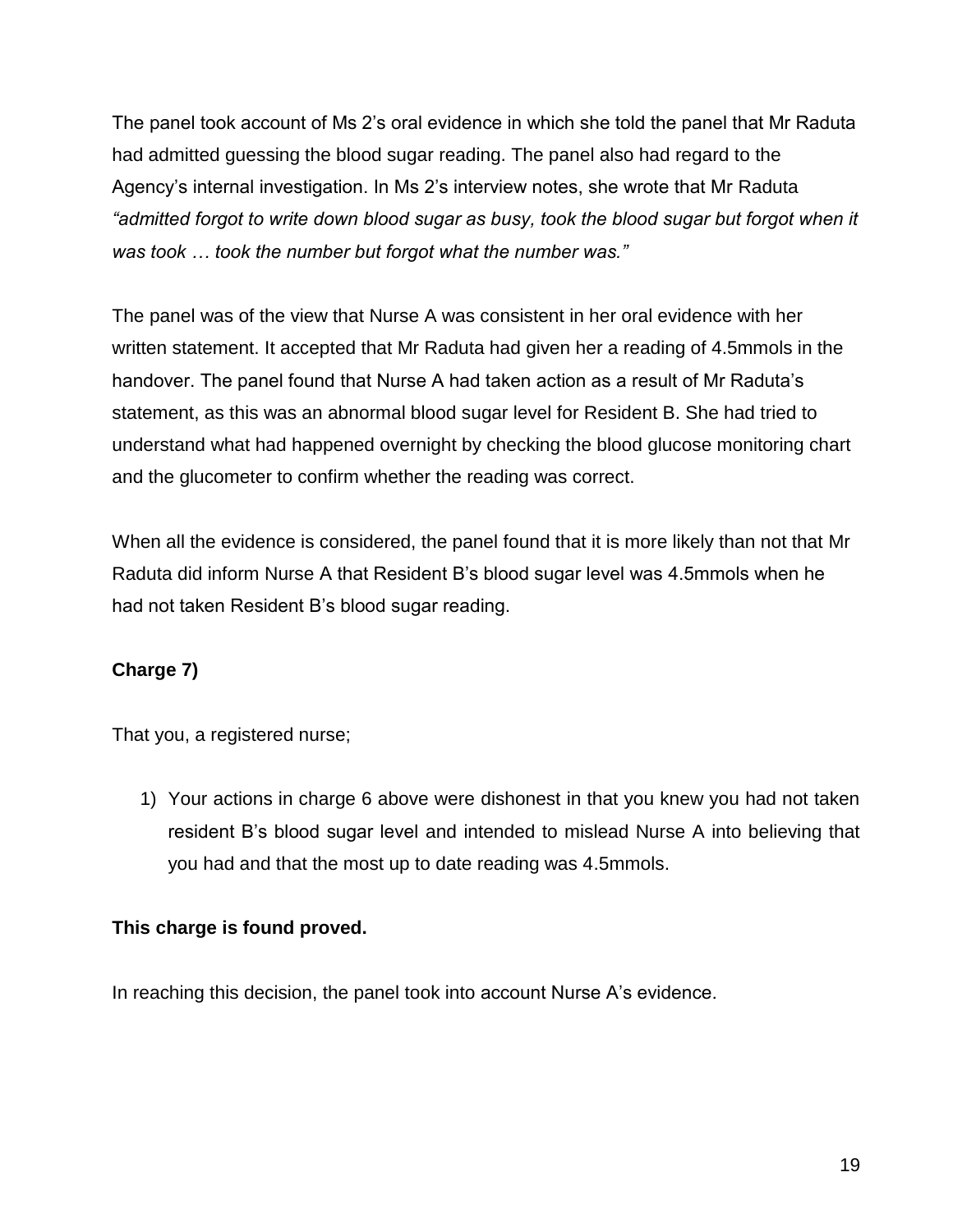Having found charge 6 proved, the panel determined that Mr Raduta was dishonest. Mr Raduta must have known that he had not taken Resident B's blood sugar level and in telling Nurse A that the reading was 4.5mmols, he must have intended to mislead her.

The panel was of the view that Mr Raduta must have known that the reading of 4.5mmols would be relied upon and that he should take and record all blood sugar readings as that allows other colleagues to keep up to date with the care of the patient and to protect patients from the risk of harm.

The panel was therefore satisfied that, on the balance of probabilities, Mr Raduta was dishonest by the standards of ordinary decent people.

### **Fitness to practise**

Having reached its determination on the facts of this case, the panel then moved on to consider, whether the facts found proved amount to misconduct and, if so, whether Mr Raduta's fitness to practise is currently impaired. There is no statutory definition of fitness to practise. However, the NMC has defined fitness to practise as a registrant's suitability to remain on the register unrestricted.

The panel, in reaching its decision, has recognised its statutory duty to protect the public and maintain public confidence in the profession. Further, it bore in mind that there is no burden or standard of proof at this stage and it has therefore exercised its own professional judgement.

The panel adopted a two-stage process in its consideration. First, the panel must determine whether the facts found proved amount to misconduct. Secondly, only if the facts found proved amount to misconduct, the panel must decide whether, in all the circumstances, Mr Raduta's fitness to practise is currently impaired as a result of that misconduct.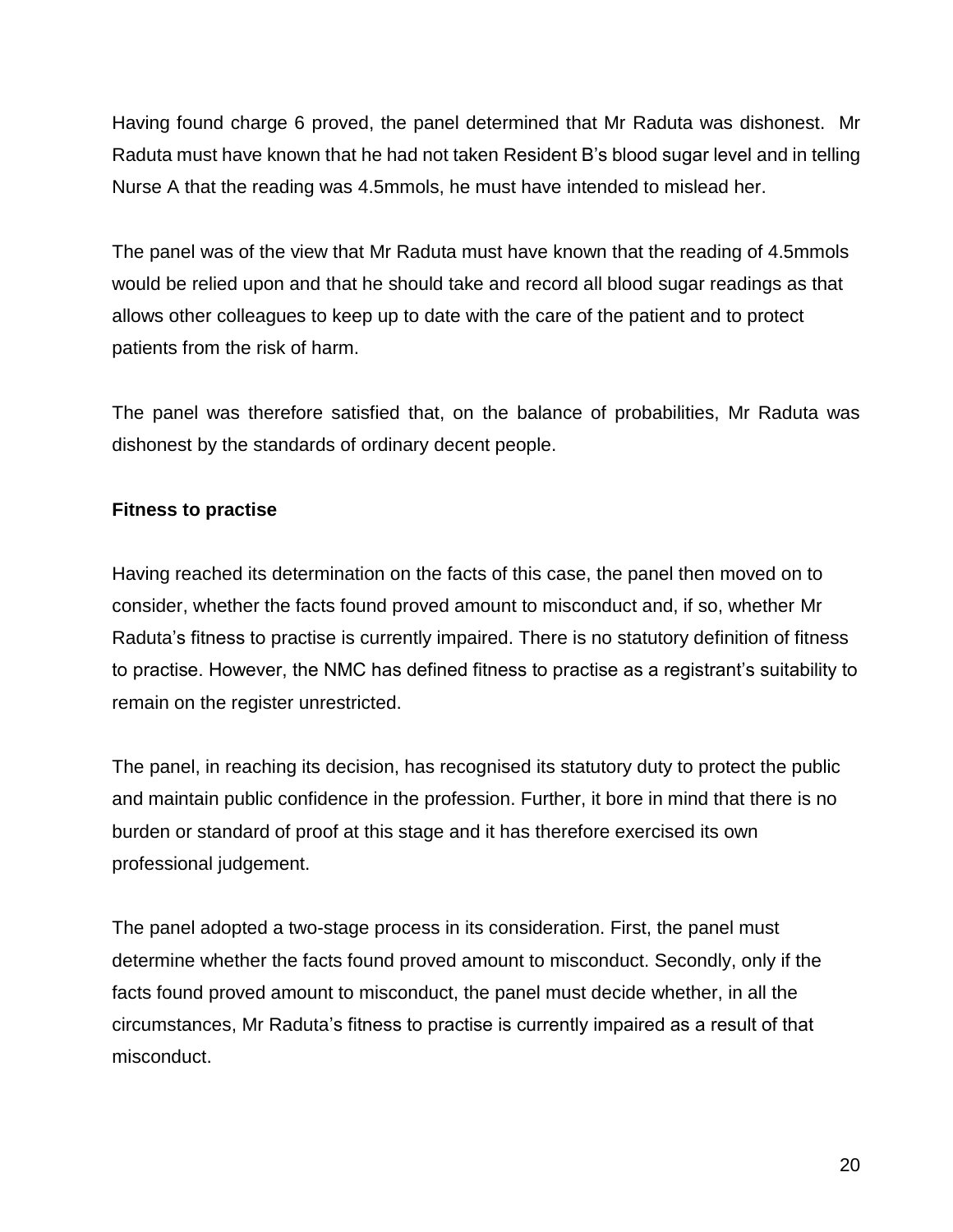#### **Submissions on misconduct**

In coming to its decision, the panel had regard to the case of *Roylance v General Medical Council (No. 2)* [2000] 1 AC 311 which defines misconduct as a *'word of general effect, involving some act or omission which falls short of what would be proper in the circumstances.'*

Mr Saville invited the panel to take the view that the facts found proved amount to misconduct. The panel had regard to the terms of 'The Code: Professional standards of practice and behaviour for nurses and midwives (2015)' (the Code) in making its decision.

Mr Saville identified the relevant standards where Mr Raduta's actions amounted to misconduct. He referred the panel to the NMC's guidance on misconduct. He submitted that the facts found proved suggest that there is a deep-seated attitudinal issue.

Mr Saville submitted that both factors are relevant to the misconduct in this case. He submitted that Mr Raduta's misconduct was not a single negligent act but a manner of practice in which he consistently committed misconduct over his shift. He submitted that there was a striking similarity between the care and medication administration for Resident A and Resident C. Mr Saville submitted that this shows that this was not a single act, but a pattern of his nursing practice, and submitted that this fell significantly below the standards expected of a registered nurse.

Mr Saville submitted that there were a number of different ways in which Mr Raduta's practice fell below the standard expected. He submitted that Mr Raduta put patients at risk because of his poor hygiene, in using his hands to administer medication, rather than a contact free system. Further, he submitted that Mr Raduta was reluctant to support the medical care for Resident A by failing to sit her up and personal care for Resident C in failing to provide her with her special cup.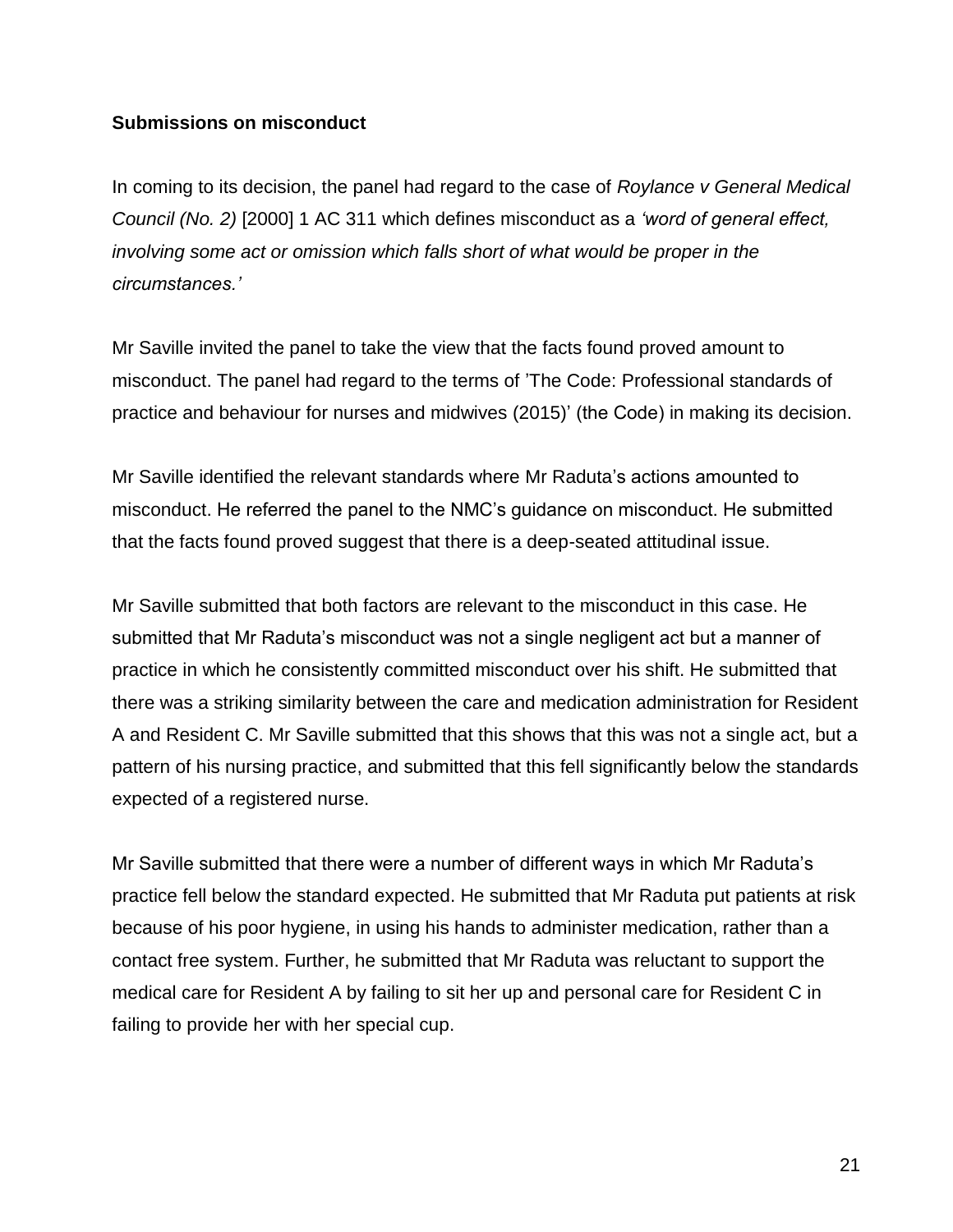Mr Saville referred the panel to the Code and submitted that registrants are required to uphold the dignity and treat patients with kindness, respect and compassion and deliver treatments with care or assistance without undue delay which includes the fundamentals of care and specifically, the need for hydration and nutrition care. Further, he submitted that there is a requirement that registrants cater to the physical, social and psychological care of patients are responded to. He submitted that the failure to complete basic clinical tasks such as administering medication appropriately and to provide a drink when administrating medication to Resident A and Resident C fell below the standards of the Code.

Mr Saville submitted that Mr Raduta's blasé attitude by sleeping on shift made him incapacitated and unable to respond if an emergency was required. He submitted that he would be expected to maintain and treat patients effectively, and if Mr Raduta was asleep, he was not able to do that.

Mr Saville submitted that dishonesty is serious and amounts to misconduct. He submitted that Mr Raduta's dishonesty related to a clinical setting during the care of a vulnerable patient. He submitted that Mr Raduta was intentionally dishonest and did so, in a clinical setting.

Further, Mr Saville submitted that Ms 1 and Ms 3's reaction to Mr Raduta's actions was that they had never seen medication administered in that way; that it was a basic failing that any nurse who had received training would understand; and that it was beyond the standards expected of a registered nurse.

Mr Saville submitted that there was potential clinical risk to the residents in the Home. He submitted that Mr Raduta not monitoring Resident B's blood sugar levels using the glucometer had increased the risk of hypoglycaemia. The inappropriate medication administration to Resident A and Resident C had increased the risk of choking by not providing a drink. Mr Saville submitted that Mr Raduta's clinical practice and behaviour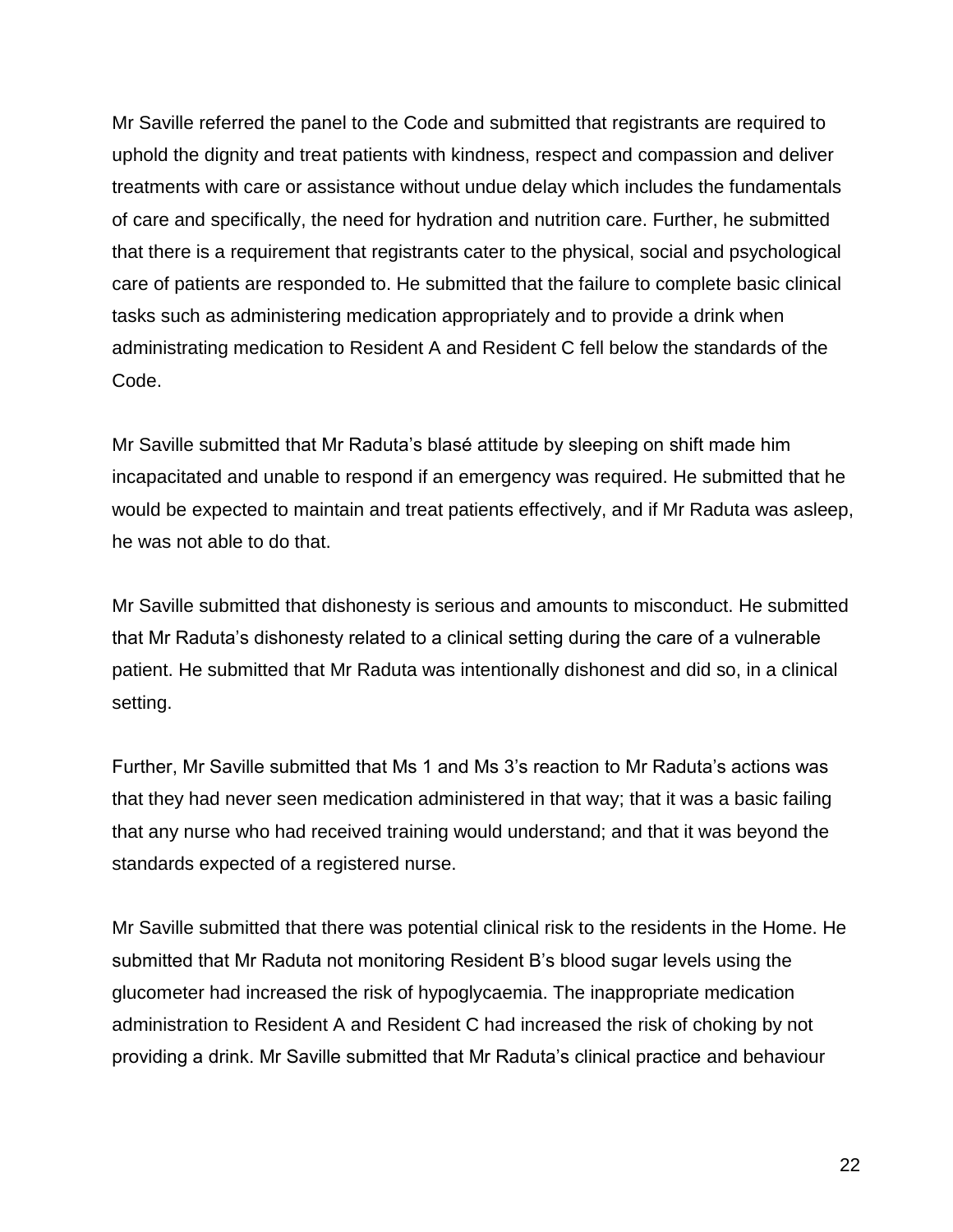had caused Resident A to be upset and had an effect on her. He submitted that Mr Raduta had failed to treat the residents with respect and dignity.

#### **Submissions on impairment**

Mr Saville moved on to the issue of impairment and addressed the panel on the need to have regard to protecting the public and the wider public interest. This included the need to declare and maintain proper standards and maintain public confidence in the profession and in the NMC as a regulatory body. This included reference to the cases of *Council for Healthcare Regulatory Excellence v (1) Nursing and Midwifery Council (2) and Grant*  [2011] EWHC 927 (Admin)*.*

Mr Saville submitted that Mr Raduta had not taken steps to strengthen his practise and therefore reduce the risk of repetition. He submitted that, because of Mr Raduta's blasé attitude, the risk of repetition is high, even though his misconduct could be said to be remediable.

Mr Saville referred the panel to the case of *CHRE v NMC and Grant*. He submitted the one of the factors that the panel must take into account is whether the registrant had acted in the past or is liable in the future to act so to put a patient at an unwarranted risk of harm. He submitted that Mr Raduta not taking Resident B's blood sugar reading could have had a potentially harmful impact on her. Further, Mr Raduta being asleep while on duty and his administering medication inappropriately without a drink had put residents at an unwarranted risk of harm.

Mr Saville informed the panel that the second factor that the panel must take into account is whether the registrant had acted dishonestly in the past or is liable to act dishonestly in the future. He submitted that the panel had found charge 7 proved.

Mr Saville submitted that a minor matter may become more serious because the registrant failed to demonstrate insight. He referred the panel to Mr Raduta's email on 4 February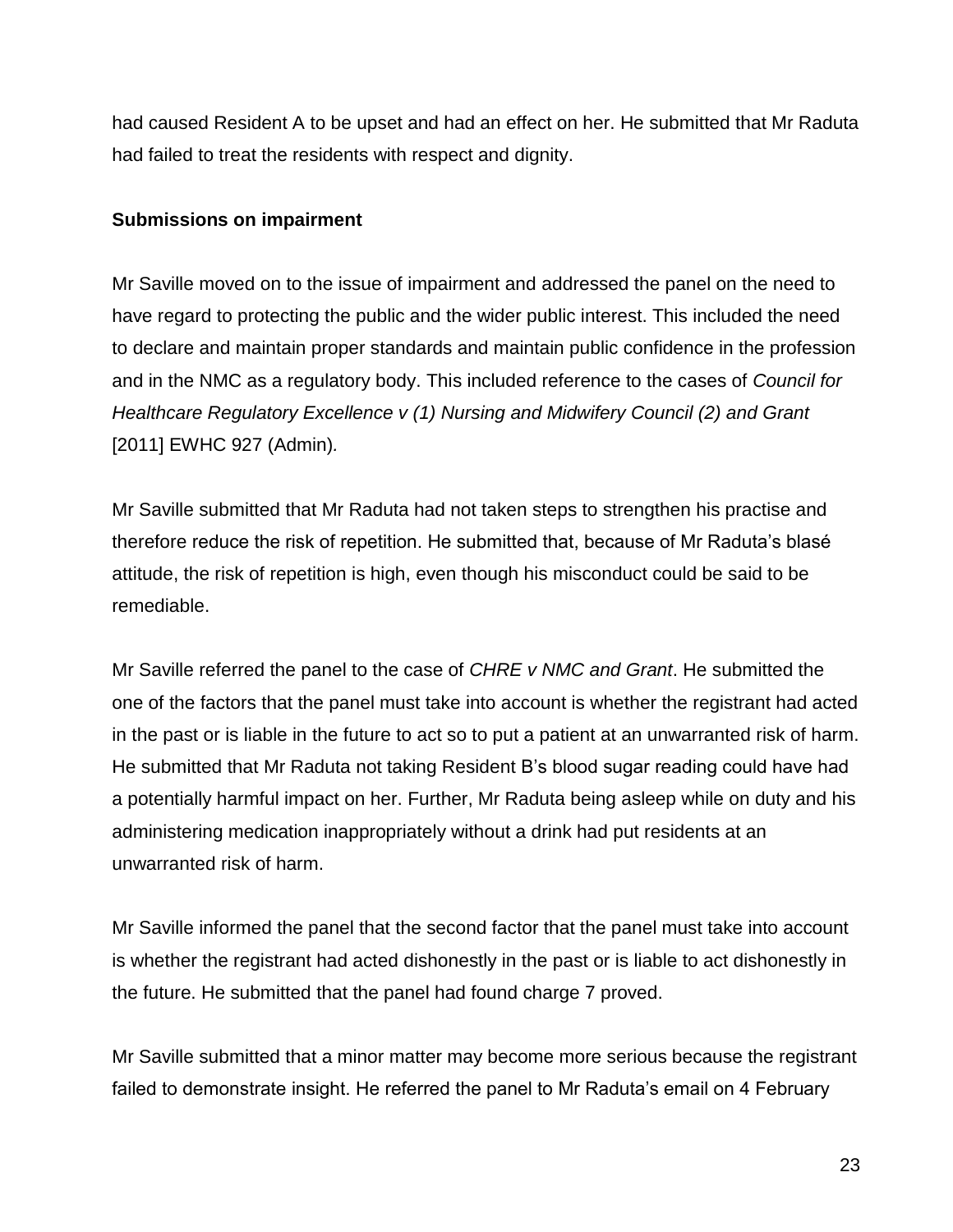2020 and submitted that Mr Raduta continued to deny the allegations and had moved to another country. He submitted that this highlighted Mr Raduta's blasé attitude as he had not confronted the concerns about his practice. Further, he submitted that Mr Raduta had lied to Ms 2 during the Agency's internal investigation by stating that he had taken a blood sugar reading for Resident B. He has continued to deny the allegations; has not engaged with the NMC and has not taken part in this substantive hearing. Mr Saville submitted that demonstrates that he has no insight into the concerns and that therefore, there is an inherent risk of the misconduct being repeated.

The panel accepted the advice of the legal assessor which included reference to a number of relevant judgments. These included: These included: *Roylance v GMC*, *Cheatle v General Medical Council* [2009] EWHC 645), *Cohen v General Medical Council* [2008] EWHC 581 (Admin), *R (on the application of Remedy UK Ltd) v General Medical Council*  [2010] EWHC 1245 (Admin) and *CHRE v NMC and Grant*.

### **Decision and reasons on misconduct**

When determining whether the facts found proved amount to misconduct, the panel had regard to the terms of the Code.

The panel was of the view that Mr Raduta's actions did fall significantly short of the standards expected of a registered nurse, and that Mr Raduta's actions amounted to a breach of the Code. Specifically:

# *'1 - Treat people as individuals and uphold their dignity To achieve this, you must:*

- *1.1 treat people with kindness, respect and compassion*
- *1.2 make sure you deliver the fundamentals of care effectively*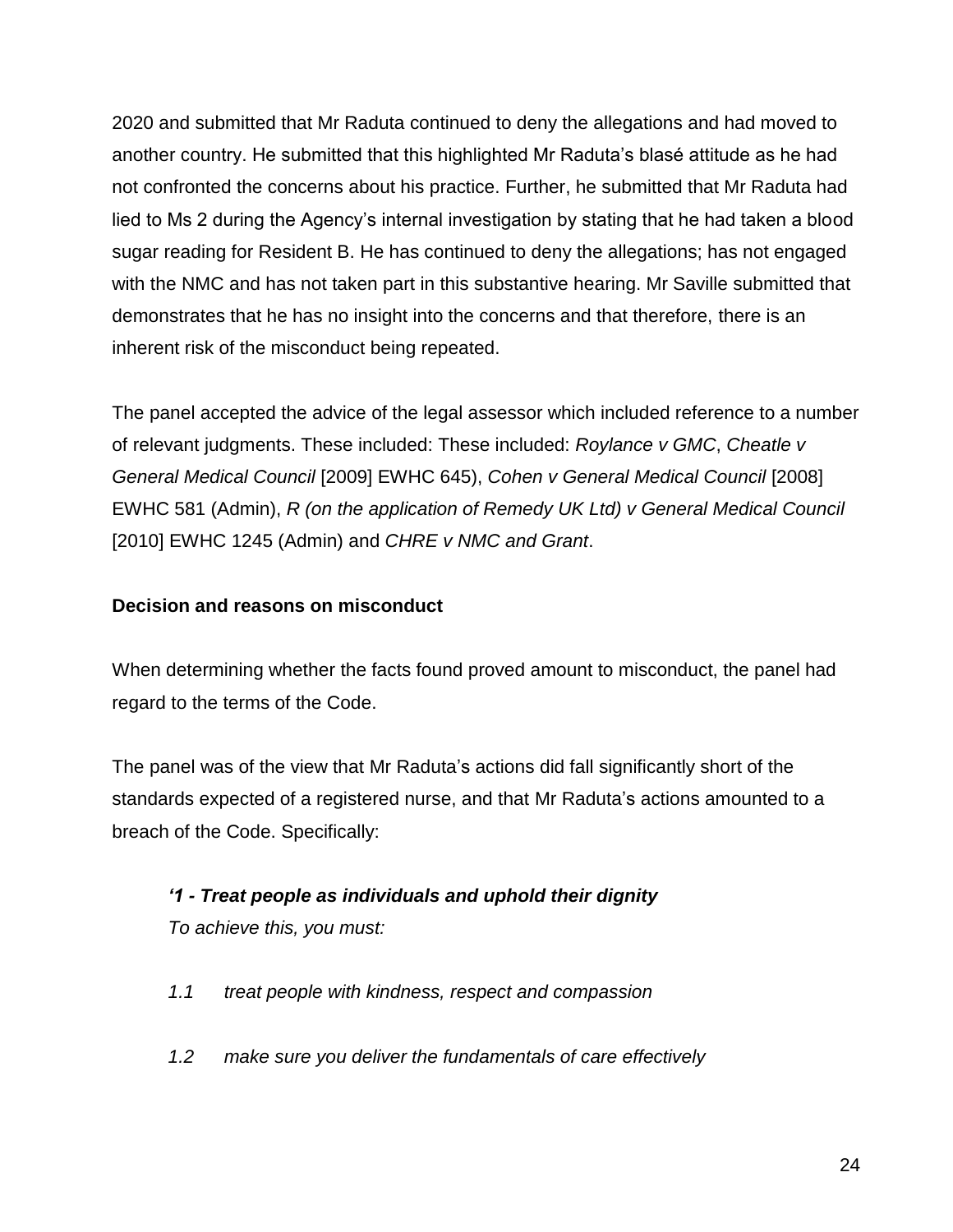# *2 - Listen to people and respond to their preferences and concerns To achieve this, you must:*

*2.1 work in partnership with people to make sure you deliver care effectively* 

*2.6 recognise when people are anxious or in distress and respond compassionately and politely* 

# *3 - Make sure that people's physical, social and psychological needs are assessed and responded to*

## *8 - Work co-operatively*

*To achieve this, you must:* 

*8.5 work with colleagues to preserve the safety of those receiving care* 

*8.6 share information to identify and reduce risk* 

*14 - Be open and candid with all service users about all aspects of care and treatment, including when any mistakes or harm have taken place* 

*19 - Be aware of, and reduce as far as possible, any potential for harm associated with your practice* 

*20 - Uphold the reputation of your profession at all times To achieve this, you must:* 

*20.1 keep to and uphold the standards and values set out in the Code* 

*20.2 act with honesty and integrity at all times …*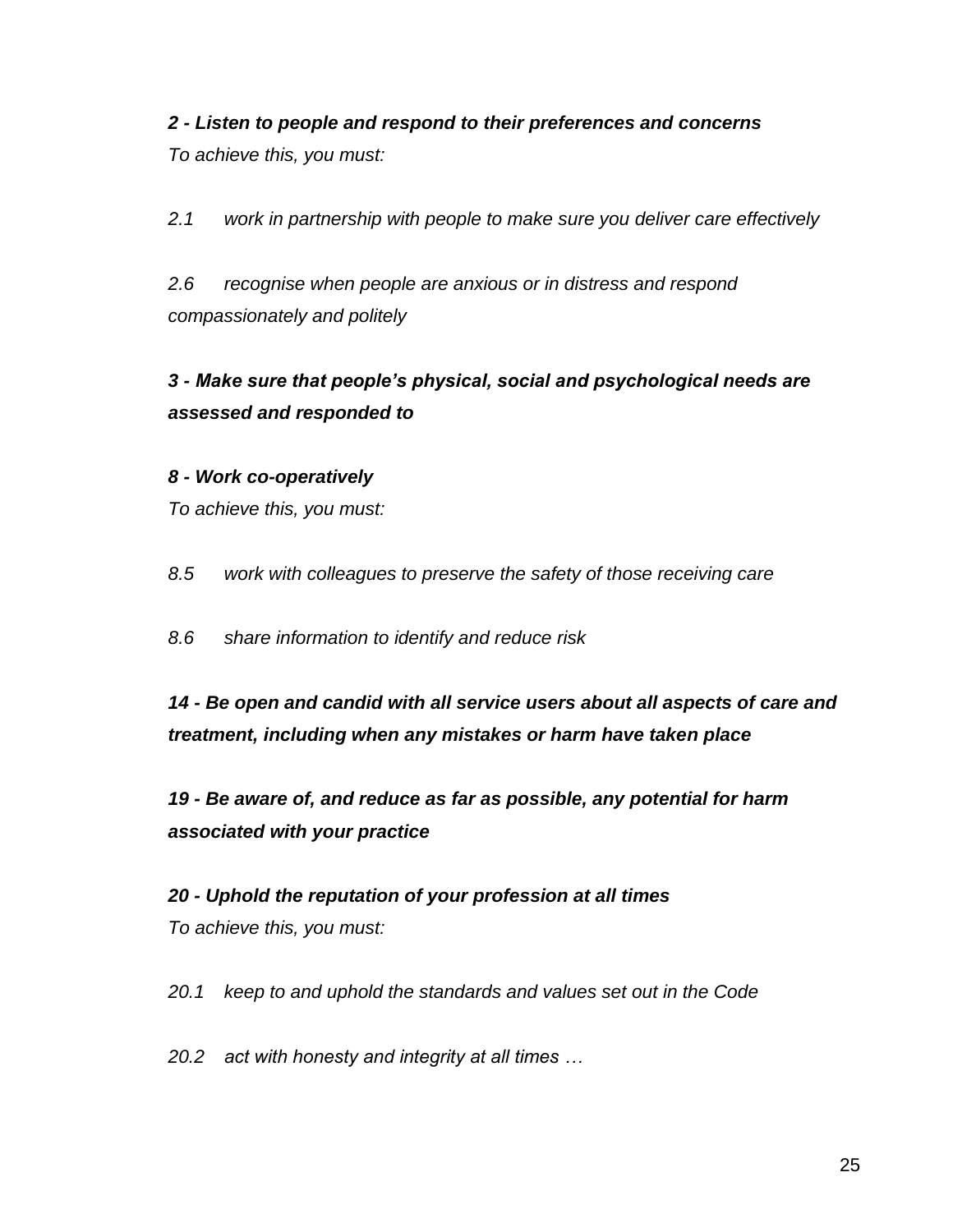*20.5 treat people in a way that does not take advantage of their vulnerability or cause them upset or distress'*

The panel appreciated that breaches of the Code do not automatically result in a finding of misconduct. However, it determined that Mr Raduta's failings and dishonesty amounted to misconduct.

The panel considered that Mr Raduta's failings, which included dishonesty, demonstrated a significant departure from the standards expected of a registered nurse. The panel considered that nurses may make an error or forget to complete a task, but it is their duty to report that error, in order to protect the patient. The panel was of the view that Mr Raduta had known that he had not taken the blood sugar reading for Resident B and did not disclose this to Nurse A; rather he misled her by informing her that the blood sugar level was 4.5mmols. There was no actual harm caused to Resident B but there was a risk of harm.

The panel considered that Mr Raduta's actions in sleeping when on duty caused a risk of harm to patients as it meant that he unprepared to respond if there was an emergency. Further, Mr Raduta failed to respond to Resident A's and Resident C's physical and psychological needs when administering medication by failing to support Resident A to sit up to avoid the risk of choking or provide Resident C with her special cup that was suited to her disability. The panel considered that Mr Raduta's failings and omissions demonstrates serious attitudinal issues.

The panel determined that Mr Raduta's failings and dishonesty put vulnerable patients at real risk of significant harm. It also determined that his actions in Charges 1, 2, 3, 4, 5, 6, and 7 did fall seriously short of the conduct and standards expected of a registered nurse and amounted to misconduct. Further, it also determined that Mr Raduta's misconduct would undermine public confidence in the nursing profession.

#### **Decision and reasons on impairment**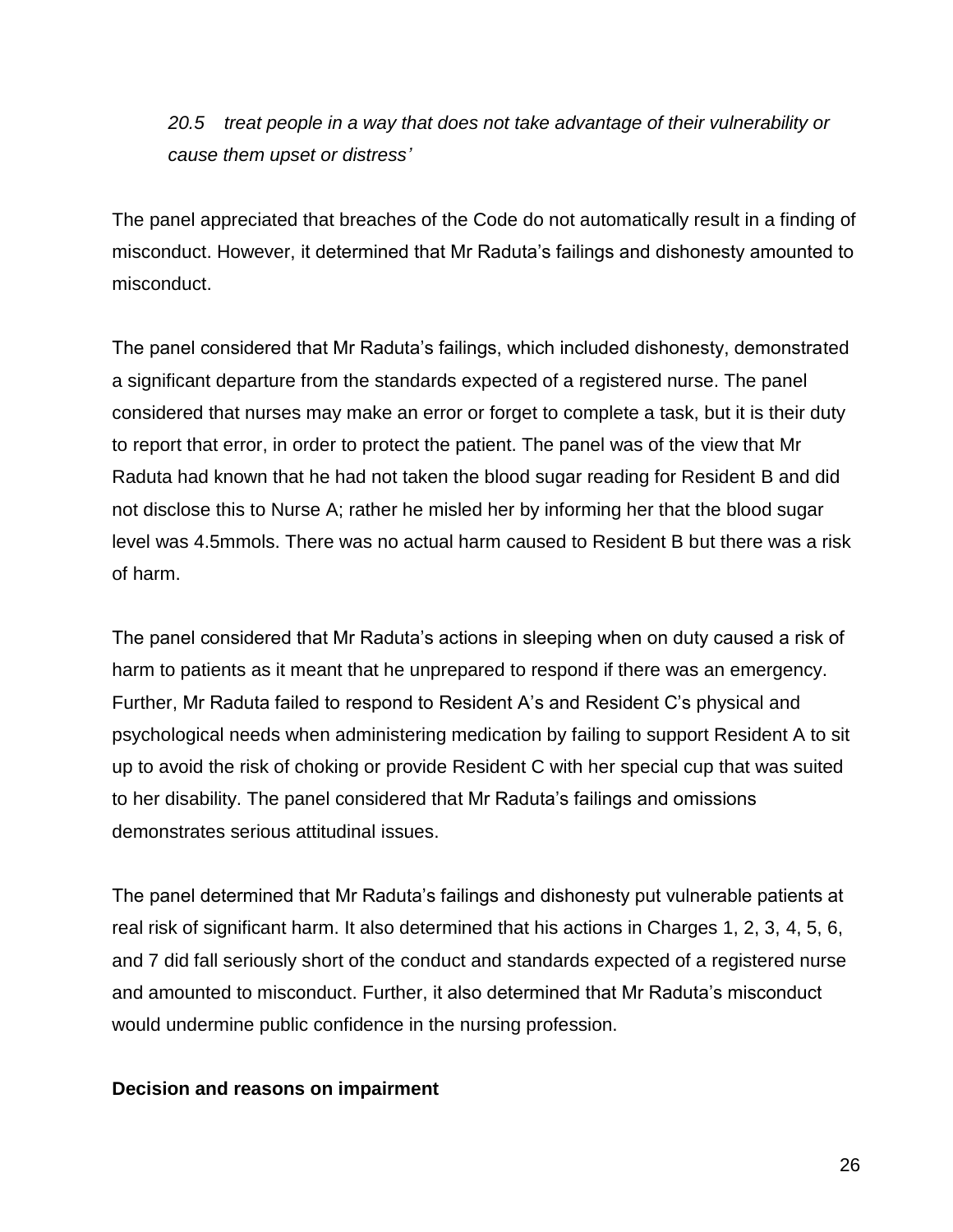The panel next went on to decide if, as a result of the misconduct, Mr Raduta's fitness to practise is currently impaired.

Nurses occupy a position of privilege and trust in society and are expected at all times to be professional and to maintain professional boundaries. Patients and their families must be able to trust nurses with their lives and the lives of their loved ones. To justify that trust, nurses must be honest and open and act with integrity. They must make sure that their conduct at all times justifies both their patients' and the public's trust in the profession.

In this regard the panel considered the judgment of Mrs Justice Cox in the case of *CHRE v NMC and Grant* in reaching its decision. In paragraph 74, she said:

*'In determining whether a practitioner's fitness to practise is impaired by reason of misconduct, the relevant panel should generally consider not only whether the practitioner continues to present a risk to members of the public in his or her current role, but also whether the need to uphold proper professional standards and public confidence in the profession would be undermined if a finding of impairment were not made in the particular circumstances.'*

In paragraph 76, Mrs Justice Cox referred to Dame Janet Smith's "test" which reads as follows:

*'Do our findings of fact in respect of the doctor's misconduct, deficient professional performance, adverse health, conviction, caution or determination show that his/her fitness to practise is impaired in the sense that s/he:*

*a) has in the past acted and/or is liable in the future to act so as to put a patient or patients at unwarranted risk of harm; and/or*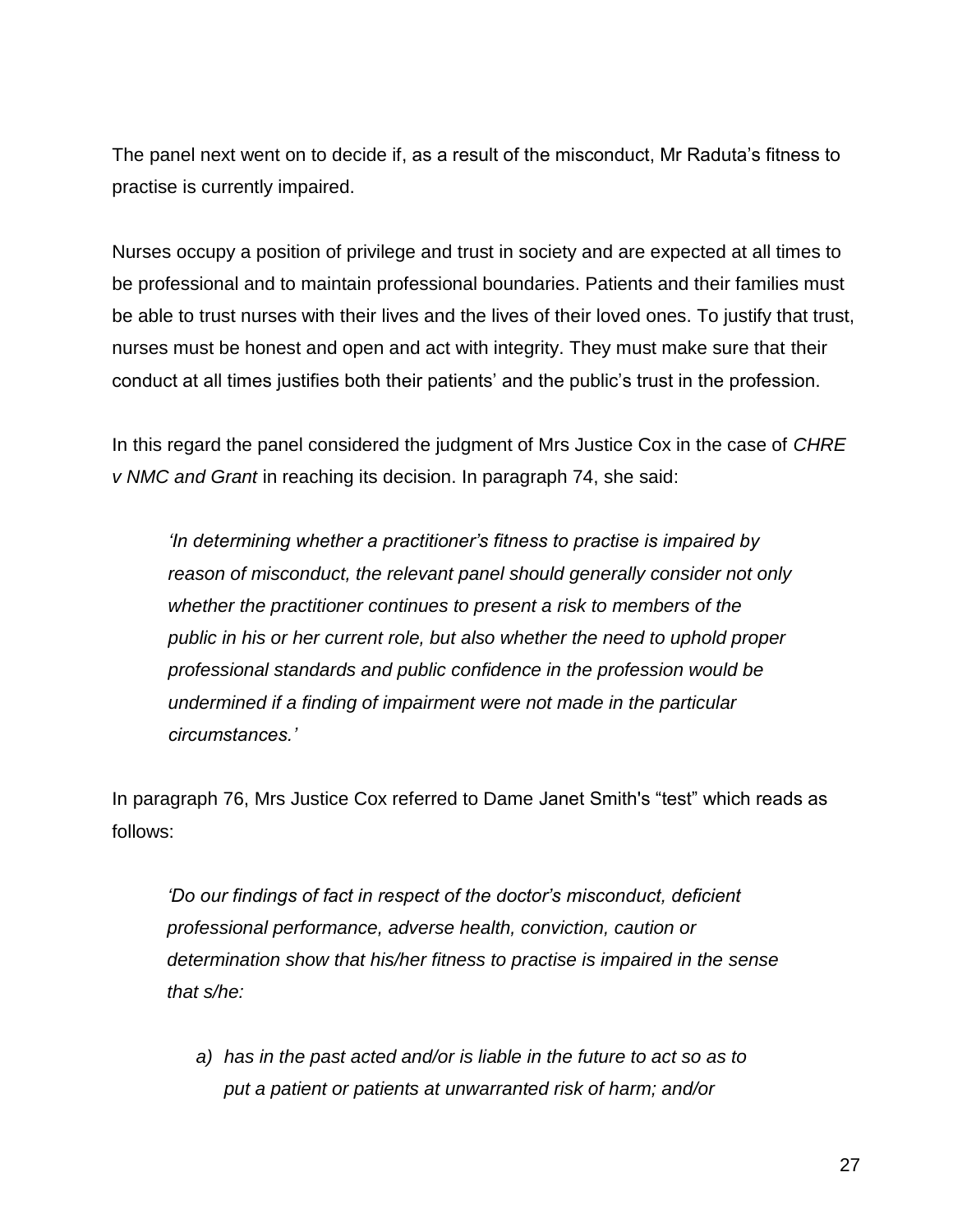- *b) has in the past brought and/or is liable in the future to bring the medical profession into disrepute; and/or*
- *c) has in the past breached and/or is liable in the future to breach one of the fundamental tenets of the medical profession; and/or*
- *d) has in the past acted dishonestly and/or is liable to act dishonestly in the future.'*

The panel determined that all four limbs of the Grant test were engaged in this case.

The panel has found that Resident A, Resident B and Resident C were at a real risk of harm as a result of Mr Raduta's misconduct. Further, having found multiple breaches of the Code and dishonesty, the panel determined that Mr Raduta's misconduct had breached fundamental tenets of the nursing profession and therefore brought its reputation into disrepute. All of these factors show why at the time of the charges Mr Raduta was impaired.

The panel had no evidence before it from Mr Raduta addressing the impact his actions could have had on the residents, his colleagues, the nursing profession and the wider public as a whole. The panel also noted that Mr Raduta has not engaged with the NMC since his email of 4 February 2020, in which he continued to deny the allegations against him, some two years after the incidents. The email did not properly address any of the concerns identified. Therefore, the panel was of the view that Mr Raduta has not demonstrated any insight into his misconduct or dishonesty. The panel could not be satisfied that Mr Raduta understands and appreciates the seriousness of his dishonesty and failure to act appropriately.

In considering whether Mr Raduta has remedied his nursing practice, the panel noted that it did not have any information before it of any steps taken by him to strengthen his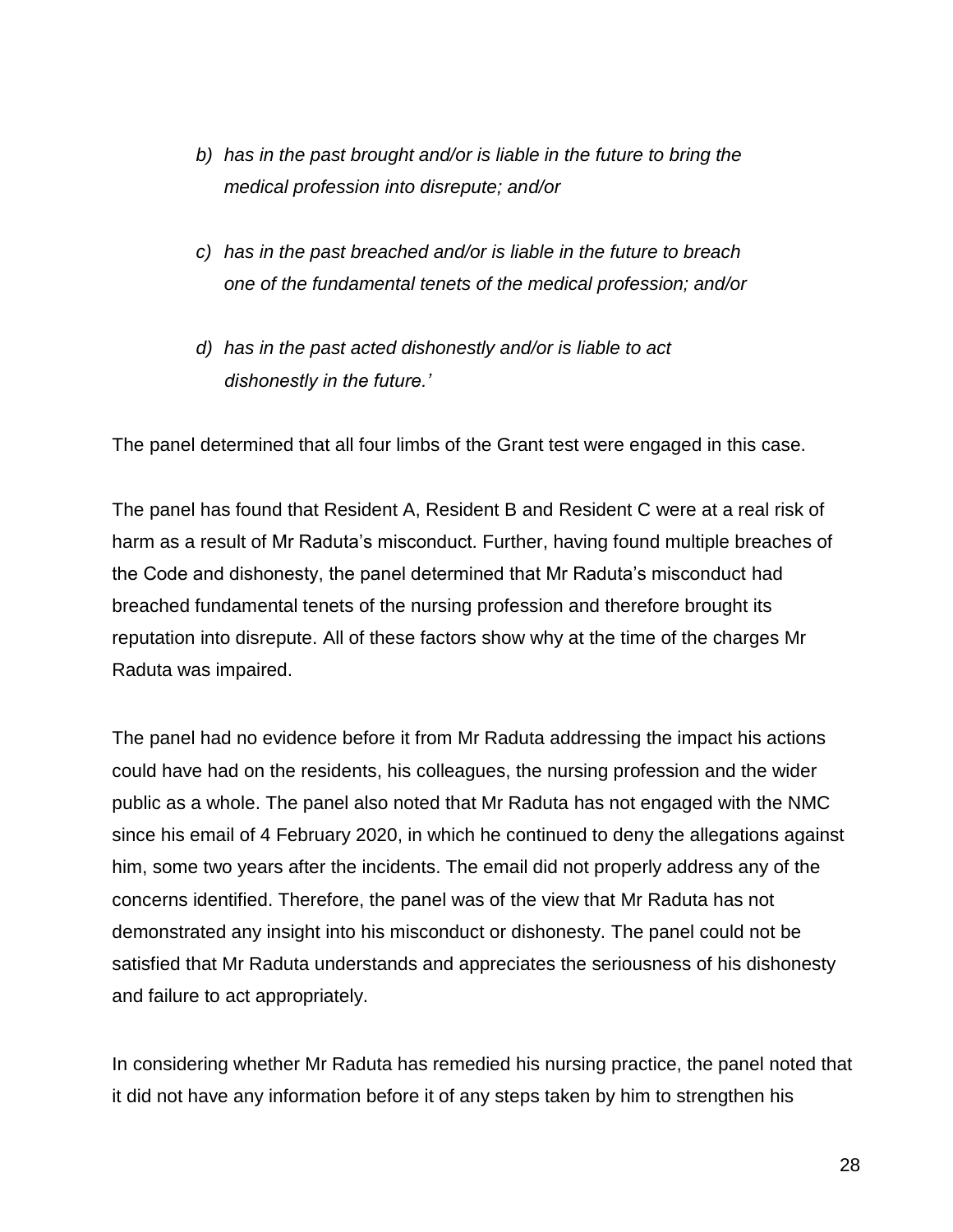practice. The panel was of the view that Mr Raduta's misconduct is potentially remediable. However, it acknowledged that dishonesty and attitudinal issues are often more difficult to remediate than clinical concerns.

The panel therefore considered that there remains a risk of repetition of Mr Raduta's failings and dishonesty and, therefore, a risk of unwarranted harm to patients in his care, should adequate safeguards not be imposed on his nursing practice. Therefore, the panel decided that a finding of impairment is necessary on the grounds of public protection.

The panel bore in mind that the overarching objectives of the NMC are to protect, promote and maintain the health safety and well-being of the public and patients, and to uphold/protect the wider public interest, which includes promoting and maintaining public confidence in the nursing and midwifery professions and upholding the proper professional standards for members of those professions.

While the panel noted that the charges occurred during one shift, it found the charges proved serious, showed a pattern of behaviour, illustrated a deep-seated attitudinal issue and included dishonesty. It was of the view that a fully informed member of the public would be concerned by its findings on facts and misconduct. The panel concluded that public confidence in the nursing profession would be undermined if a finding of impairment was not made in this case. Therefore, the panel determined that a finding of impairment on public interest grounds was also required.

Having regard to all of the above, the panel was satisfied that Mr Raduta's fitness to practise is currently impaired.

### **Sanction**

The panel has considered this case very carefully and has decided to make a suspension order for a period of six months. The effect of this order is that the NMC register will show that Mr Raduta's registration has been suspended.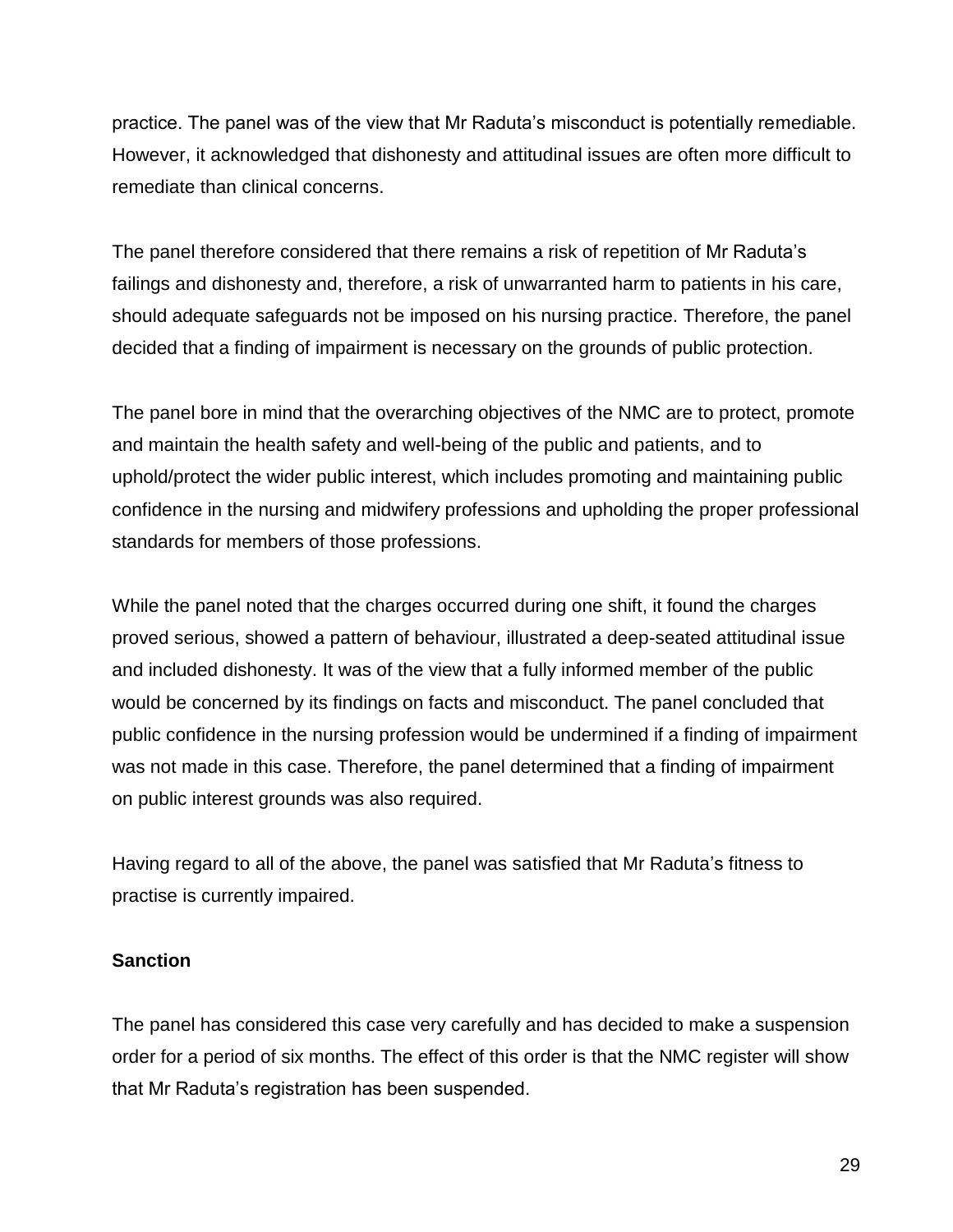In reaching this decision, the panel has had regard to all the evidence that has been adduced in this case and had careful regard to the Sanctions Guidance (SG) published by the NMC. The panel accepted the advice of the legal assessor.

#### **Submissions on sanction**

Mr Saville informed the panel that in the Notice of Hearing, dated 7 February 2022, the NMC had advised Mr Raduta that it would seek the imposition of a suspension order for a period of six months with a review if it found Mr Raduta's fitness to practise currently impaired.

Mr Saville invited the panel to impose a six-month suspension order with a review. He submitted that this would be the only suitable sanction to address the regulatory and dishonesty concerns.

Mr Saville submitted that neither taking no further action nor a caution order would be appropriate in the particular circumstances of this case due to the seriousness of the misconduct.

Mr Saville also submitted that proportionate and workable conditions of practice could not be formulated to mitigate the risk to patient safety and address the public interest ground. He submitted that Mr Raduta's misconduct may have arisen from a shift, but that there are attitudinal issues and dishonesty involved and conditions would not address the concerns and would not reflect the seriousness of Mr Raduta's misconduct. Further, he submitted that in the absence of Mr Raduta's engagement with the NMC, a conditions of practice order would not be a sufficient or appropriate response. He submitted that a conditions of practice order is usually put in to place to address specific concerns and the conditions must be measurable, workable, and proportionate. He submitted that a conditions of practice order is not appropriate in cases where the concerns include lack of candour and dishonesty.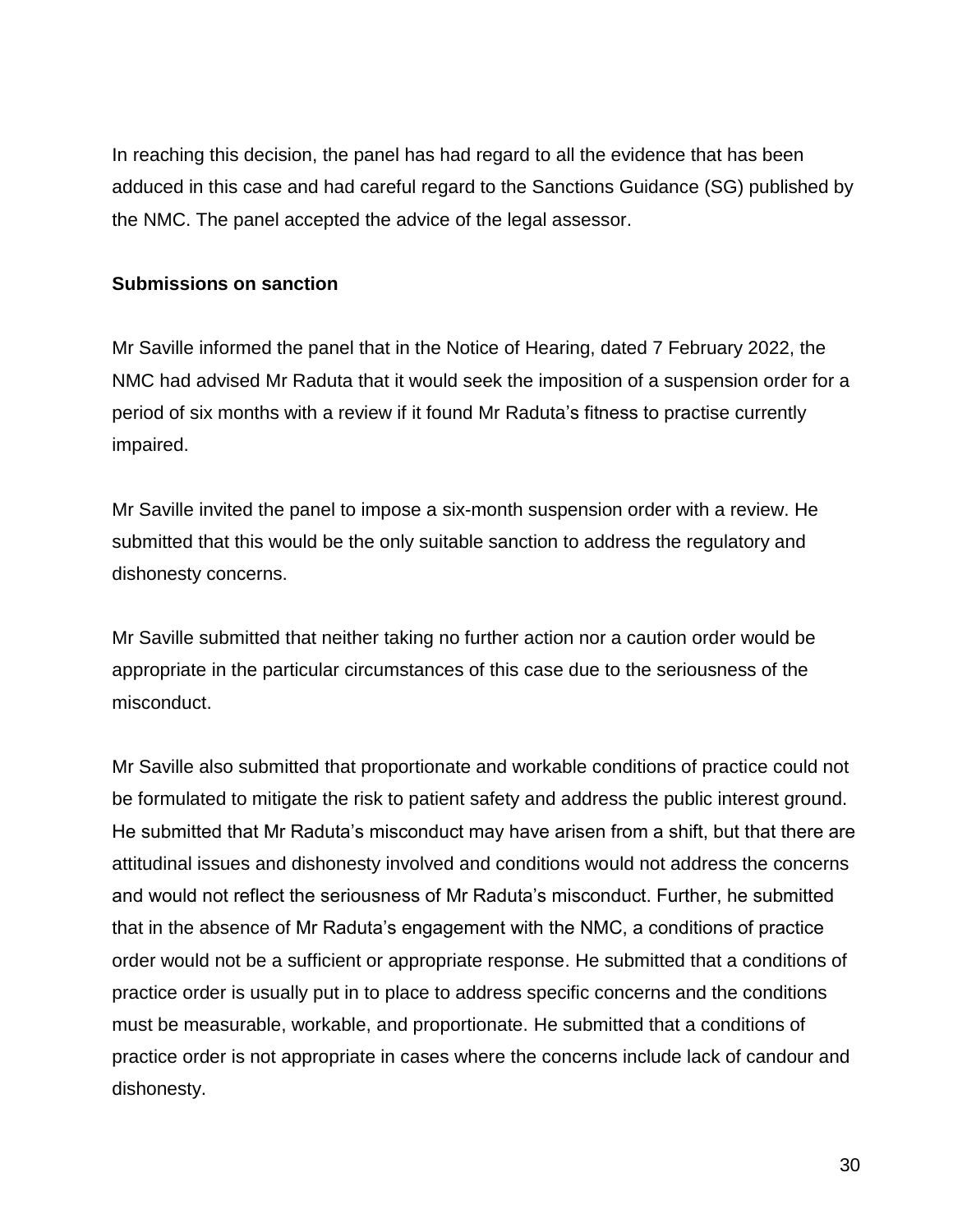Mr Saville submitted that a six-month suspension order with a review would mark the seriousness of Mr Raduta's behaviour and misconduct and thus declare and uphold the standards of the profession, protecting the public's trust and confidence in the profession.

Mr Saville submitted that a striking-off order is likely to be appropriate when what the registrant has done is fundamentally incompatible with being a registered professional. He submitted that given that the incidents arose from single shift, the panel may consider that a striking-off order is disproportionate at this stage.

### **Decision and reasons on sanction**

The panel heard and accepted the advice of the legal assessor.

Having found Mr Raduta's fitness to practise currently impaired, the panel went on to consider what sanction, if any, it should impose in this case. The panel has borne in mind that any sanction imposed must be appropriate and proportionate and, although not intended to be punitive in its effect, may have such consequences. The panel had careful regard to the SG. The decision on sanction is a matter for the panel independently exercising its own judgement.

The panel took into account the following aggravating features:

- Lack of insight into failings;
- Multiple issues arising out of a single shift;
- Dishonesty maintained during the Agency's internal enquiry and in correspondence with the NMC; and
- Conduct which put patients at risk of suffering harm and caused a vulnerable patient distress.

The panel did not have evidence of any mitigating features.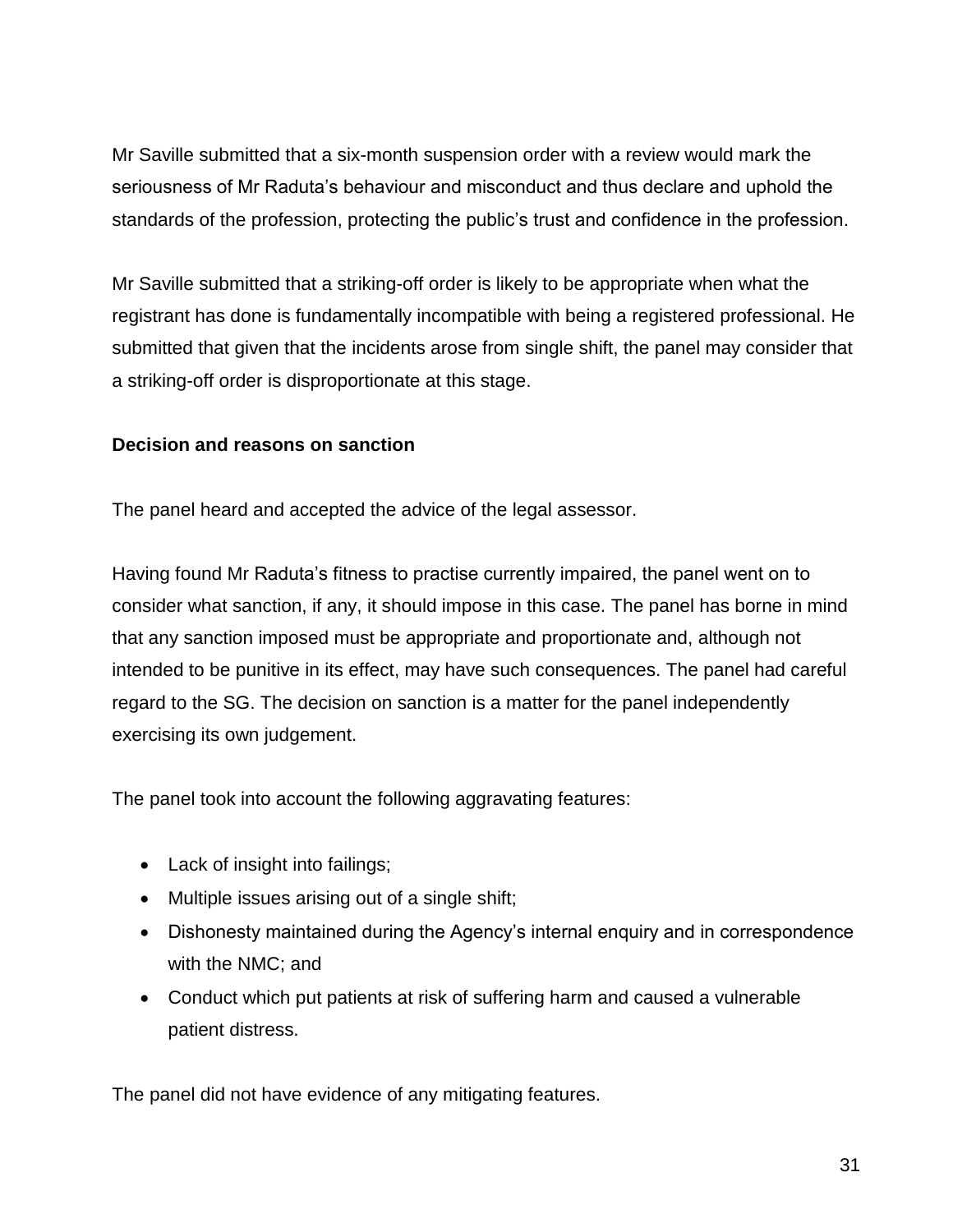The panel considered the NMC's guidance on dishonesty. In light of the circumstances, the panel determined that Mr Raduta's dishonest conduct in informing Nurse A that Resident B's blood sugar level was 4.5mmols when he had not taken Resident B's blood sugar reading was a deliberate breach of the professional duty of candour. Mr Raduta's misconduct and dishonesty also had a direct risk of harm to Resident B. The panel took into account that this was dishonesty relating to a single shift but that it was maintained for a period of time during the Agency's internal investigation with Ms 2 and in correspondence with the NMC. Further, the panel was also of the view that Mr Raduta's misconduct had also caused a vulnerable patient distress.

The panel first considered whether to take no action but concluded that this would be inappropriate in view of the seriousness of the case. The panel decided that it would be neither proportionate nor in the public interest to take no further action.

It then considered the imposition of a caution order but again determined that, due to the seriousness of the case, and the public protection issues identified, an order that does not restrict Mr Raduta's practice would not be appropriate in the circumstances. The SG states that a caution order may be appropriate where '*the case is at the lower end of the spectrum of impaired fitness to practise and the panel wishes to mark that the behaviour was unacceptable and must not happen again.'* The panel considered that Mr Raduta's misconduct was not at the lower end of the spectrum and that a caution order would be inappropriate in view of the issues identified. The panel decided that it would be neither proportionate nor in the public interest to impose a caution order.

The panel next considered whether placing conditions of practice on Mr Raduta's registration would be a sufficient and appropriate response. The panel is mindful that any conditions imposed must be proportionate, measurable, and workable.

As Mr Raduta has not engaged with the NMC process, nor with this substantive hearing, the panel is of the view that there are no practical or workable conditions that could be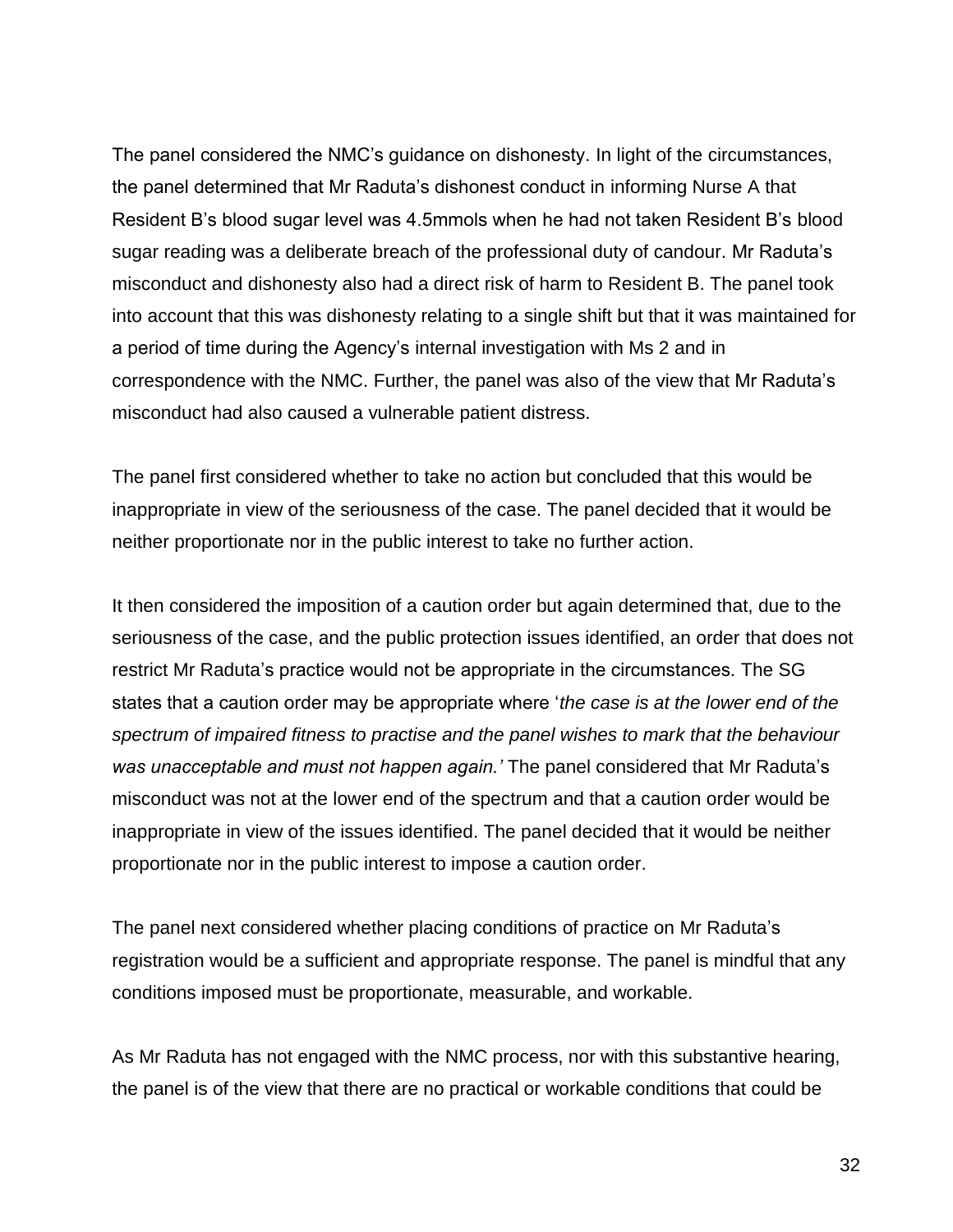formulated at this stage, given the nature of the findings and all the circumstances in this case. The panel has had no information to suggest that Mr Raduta has insight into his misconduct; has remediated the concerns; or that he understands the impact his actions have had on the residents, colleagues, and the nursing profession. Further, Mr Raduta's misconduct included dishonest conduct which would be difficult to remediate. Therefore, the panel concluded that the placing of conditions on Mr Raduta's registration would not adequately address the seriousness of this case. A conditions of practice order would not protect the public, nor would it satisfy the public interest considerations.

The panel then went on to consider whether a suspension order would be an appropriate sanction. The SG states that suspension order may be appropriate where some of the following factors are apparent:

- The seriousness of the misconduct requires a temporary removal from the NMC Register.
- A single instance of misconduct but where a lesser sanction is not sufficient.

The panel considered whether the seriousness of this case could be addressed by temporary removal from the register and whether a period of suspension would be sufficient to protect patients and satisfy the wider public interest concerns. When considering seriousness, the panel took into account the extent of the departure from the standards to be expected of a registered nurse and the risk of harm to the public interest caused by that departure.

In considering the sanctions guidance regarding a suspension order, the panel remained concerned that it had already identified attitudinal issues in this case. Further, Mr Raduta had demonstrated no insight into his failings. The panel did go on to seriously consider whether a striking-off order would be proportionate. The panel reminded itself that although Mr Raduta demonstrated attitudinal issues, the charges concerned a single shift and the most serious element, the dishonesty, arose from a single statement. The panel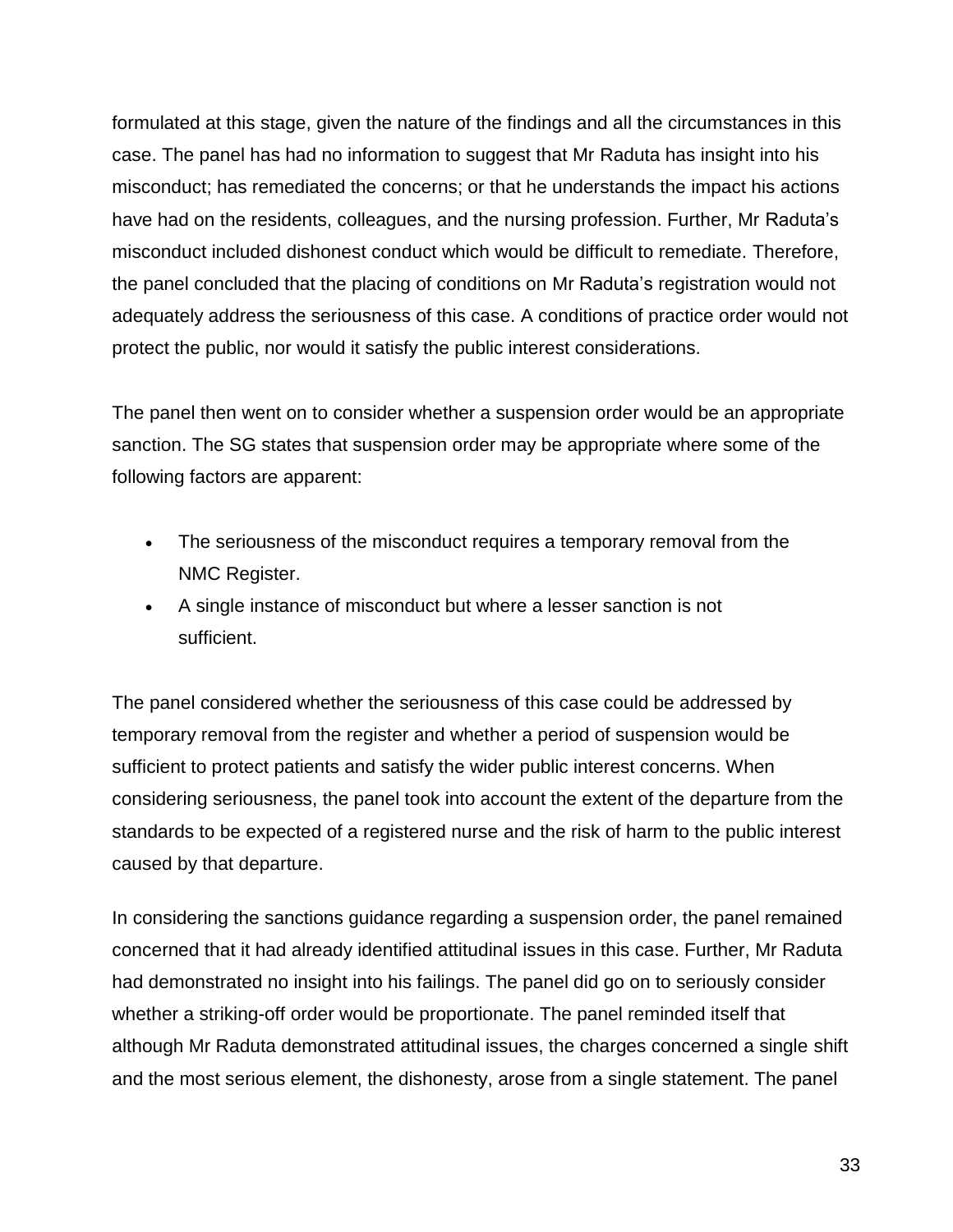therefore found that the misconduct was not fundamentally incompatible with remaining on the register. It was satisfied that a suspension order was proportionate and would adequately protect the public while it was in place. It considered that the public interest considerations can be satisfied by a less severe outcome than permanent removal from the NMC register. The panel did consider this to be a finely balanced decision, but it reminded itself that the purpose of a sanction is not to be punitive, and it decided that Mr Raduta should be afforded the opportunity to demonstrate insight, remorse, and remediation into his misconduct. Therefore, the panel concluded that a striking-off order was not necessary in Mr Raduta's case, at this stage.

Balancing all of these factors the panel has concluded that a six-month suspension order would be the appropriate and proportionate sanction and would mark the seriousness of the misconduct. The panel considered that this order is necessary to mark the importance of maintaining public confidence in the profession, and to send to the public and the profession a clear message about the standard of behaviour required of a registered nurse.

The panel had no specific information before it relating to Mr Raduta's current employment status. It noted the hardship such an order may cause Mr Raduta. However, this is outweighed by the public interest in this case.

At the end of the period of suspension, another panel will review the order. At the review hearing the panel may revoke the order, or it may confirm the order, or it may replace the order with another order.

Any future panel reviewing this case would be assisted by:

- Mr Raduta's full engagement with the NMC in the future;
- Attendance at any future hearing;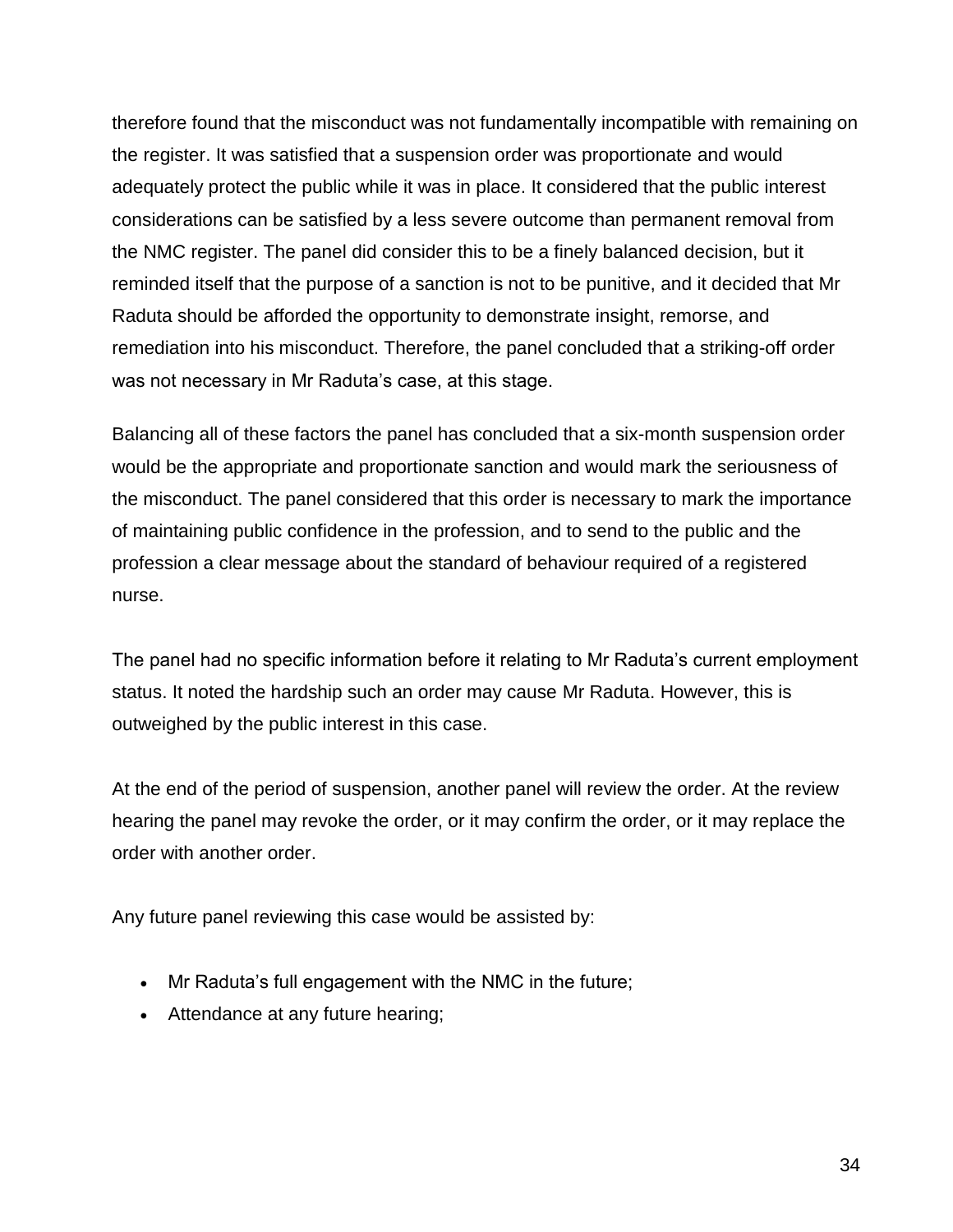- A detailed reflective piece to demonstrate Mr Raduta's insight into his misconduct and the impact it had on the residents, colleagues, the public confidence in the nursing profession and the public;
- Evidence of any up-to-date training, specifically addressing the concerns in this case; and
- Evidence of relevant testimonials from Mr Raduta's current employer, whether in paid or unpaid employment. This must have particular regard to his failings found proved.

This will be confirmed to Mr Raduta in writing.

### **Interim order**

As the suspension order cannot take effect until the end of the 28-day appeal period, the panel has considered whether an interim order is required in the specific circumstances of this case. It may only make an interim order if it is satisfied that it is necessary for the protection of the public, is otherwise in the public interest or in Mr Raduta's own interest until the suspension sanction takes effect. The panel heard and accepted the advice of the legal assessor.

### **Submissions on interim order**

The panel took account of the submissions made by Mr Saville. He submitted that interim order is necessary to protect the public and in the wider public interest until the suspension order comes into effect.

Mr Saville submitted that Mr Raduta's misconduct led to a risk of patient harm. He submitted that in the absence of any insight or remediation by Mr Raduta, there is an ongoing risk.